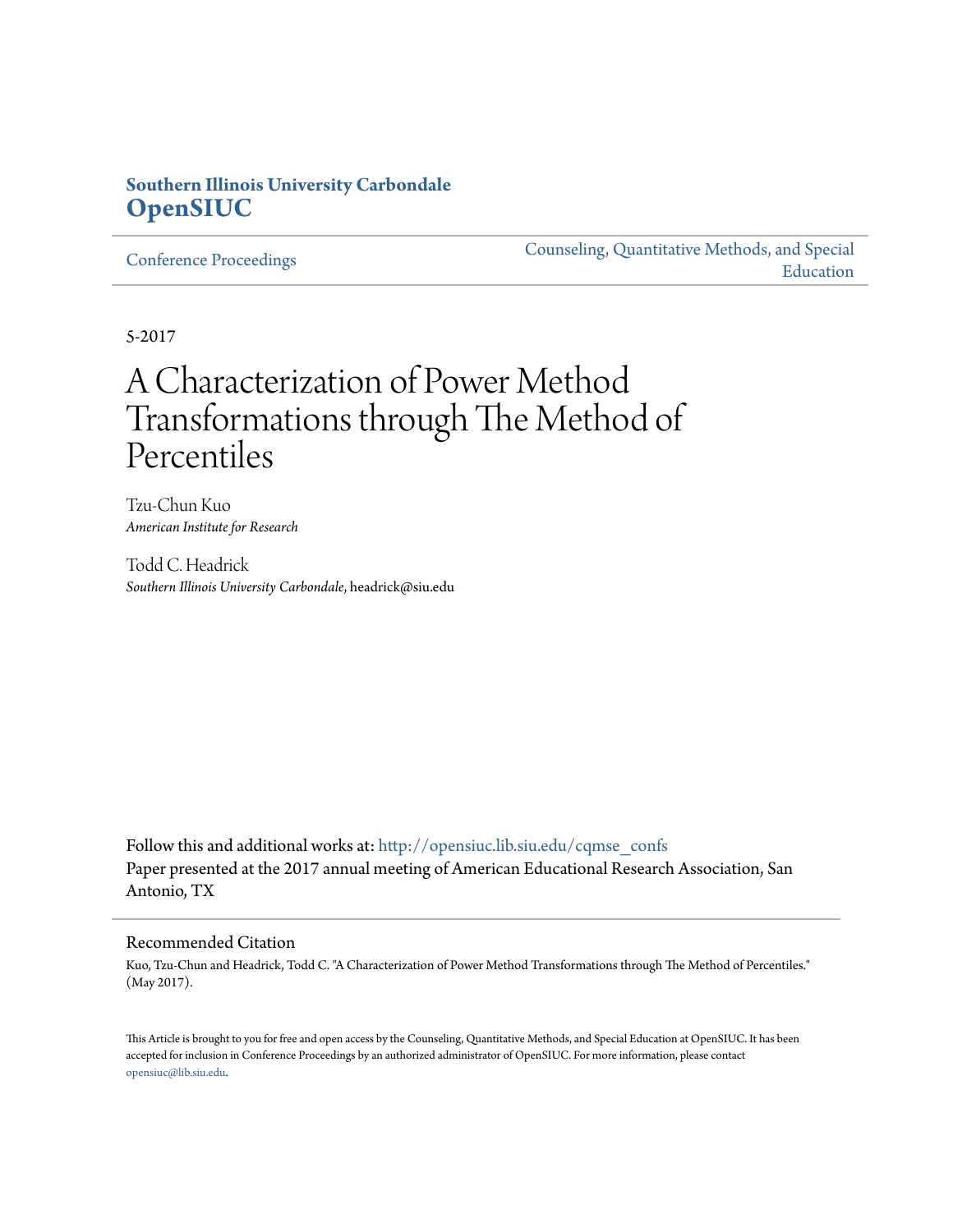# A Characterization of Power Method Transformations through The Method of Percentiles

Paper presented at the 2017 annual meeting of American Educational Research Association, San Antonio, TX

> Tzu-Chun Kuo (tkuo@air.org) American Institute for Research 1000 Thomas Jefferson Street, NW Washington, D.C. 20007, USA

Todd C. Headrick (headrick@siu.edu) Southern Illinois University Carbondale Wham 223, Mailcode 4618 Carbondale IL 62901, USA

#### Abstract

This paper derives closed-form solutions for the fifth-ordered power method polynomial transformation based on the method of percentiles (MOP). A proposed MOP univariate procedure is described and compared with the method of moments (MOM) in the context of distribution fitting and estimating skew, kurtosis, fifth- and sixthordered functions. The MOP methodology is also extended from univariate to multivariate data generation. The MOP procedure has an advantage over the MOM because it does not require numerical integration to compute intermediate correlations. In addition, the MOP procedure can be applied to distributions where mean and(or) variance do(does) not exist. Simulation results demonstrate that the proposed MOP procedure is superior to the MOM in terms of estimation, relative bias, and relative error.

keywords: intermediate correlation; Monte Carlo; power method; percentile; multivariate; simulation

#### 1. Introduction

The power method (PM, Fleishman, 1978; Headrick, 2010) is a traditional procedure used for simulating continuous non-normal distributions. Some applications of the power method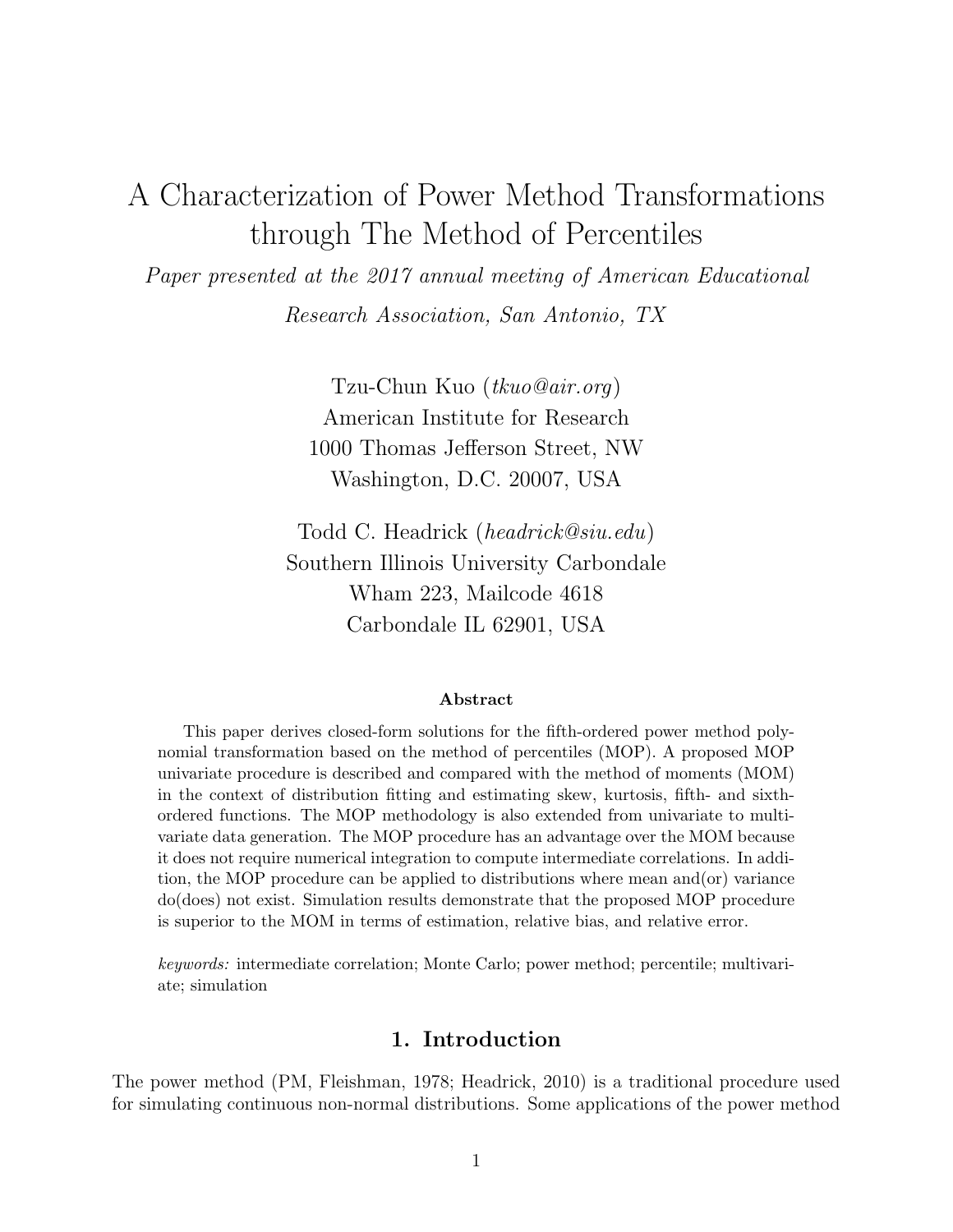have included such topics as ANOVA (e.g., Berkovits, Hancock, & Nevitt, 2000; Lix & Fouladi, 2007), asset pricing theories (Affleck-Graves & MacDonald, 1989), business-cycle features (Hess & Iwata, 1997), cluster analysis (Steinley & Henson, 2005), item parameter estimation (Kirisci, Hsu, & Yu, 2001), item response theory (Harwell, Stone, Hsu, & Kirisci, 1996; Stone, 2003), factor analysis (Benson & Fleishman, 1994; Flora & Curran, 2004), price risk (Mahul, 2003), structural equation models (Hau & Marsh, 2004; Henson, Reise, & Kim, 2007), and toxicology (Hothorn & Lehmacher, 2007).

The PM transformation can be generally expressed as (Headrick, 2010, p.12-13)

$$
q(Z) = \sum_{i=1}^{m} c_i Z^{i-1},
$$
\n(1)

where  $q(Z)$  is a polynomial used to perform the transformation on Z,  $c_i$  is a constant coefficient defining the nature of the transformation, and  $Z$  is a standard normal random variable with probability density function (PDF)  $\phi(z)$  and cumulative distribution function (CDF)  $\Phi(z)$ . Setting  $m = 4$  (or  $m = 6$ ) in Equation (1) gives the third-order (or fifth-order) class of PM distributions.

The values of  $c_i$  associated with (1) can be determined from either the method of moments (MOM; e.g., Headrick, Kowalchuk, & Sheng, 2008; Kowalchuk & Headrick, 2010), or the method of percentiles (MOP; e.g., Hoaglin, 1983; Hoaglin, Mosteller, & Tukey, 1985). Specifically, the conventional MOM determines the values of  $c_i$  from the specified  $\alpha_3$  (skew),  $\alpha_4$  (kurtosis),  $\alpha_5$ , and  $\alpha_6$ . On the other hand, the MOP obtains the values of  $c_i$  given the specified  $\gamma_3$  (left-right tail-weight ratios),  $\gamma_4$  (tail-weight factors),  $\gamma_5$ , and  $\gamma_6$ .

Conventional moment-based PM have unfavorable attributes to the extent that the estimates of conventional skew and kurtosis associated with heavy tailed or skewed distributions can be substantially biased, have high variance, or can be influenced by outliers (e.g., Headrick, 2011; Headrick & Pant, 2012a, 2012c, 2013; Hodis, Headrick, & Sheng, 2012; Karian & Dudewicz, 2003). On the other hand, the MOP, which is based on the methodology described in Karian and Dudewicz (e.g., Karian & Dudewicz, 2003, 2011) in the context of the generalized lambda distribution (GLD), has demonstrated to be an attractive and computationally efficient alternative to the MOM in terms of distribution fitting and computing the GLD shape parameters. Further, it has been demonstrated that the MOP is superior to the MOM over a broad range of combinations of skew and kurtosis for fitting theoretical or empirical distributions (Karian & Dudewicz, 2003; Koran, Headrick, & Kuo, 2015; Kuo & Headrick, 2014).

In addition to obtaining more favorable unbiased estimation, the MOP is more attractive than the MOM due to information that is not available. Specifically, the conventional MOM relies on knowledge of the skew and kurtosis of the distribution, which may not be included in public reports. That is, proportions and percentiles may be more commonly included in public reports (e.g., Idaho Standards Achievement Tests). Moreover, the MOM can not generate distributions where the mean or variance do not exist (e.g, Cauchy, t distribution with 1 or 2 degrees of freedom).

In view of the above, the present aim is to obviate the problems associated with the MOM in the context of fifth-ordered PM transformation of the form in Equation (1) by characterizing these distributions through the MOP. Specifically, the purpose of this paper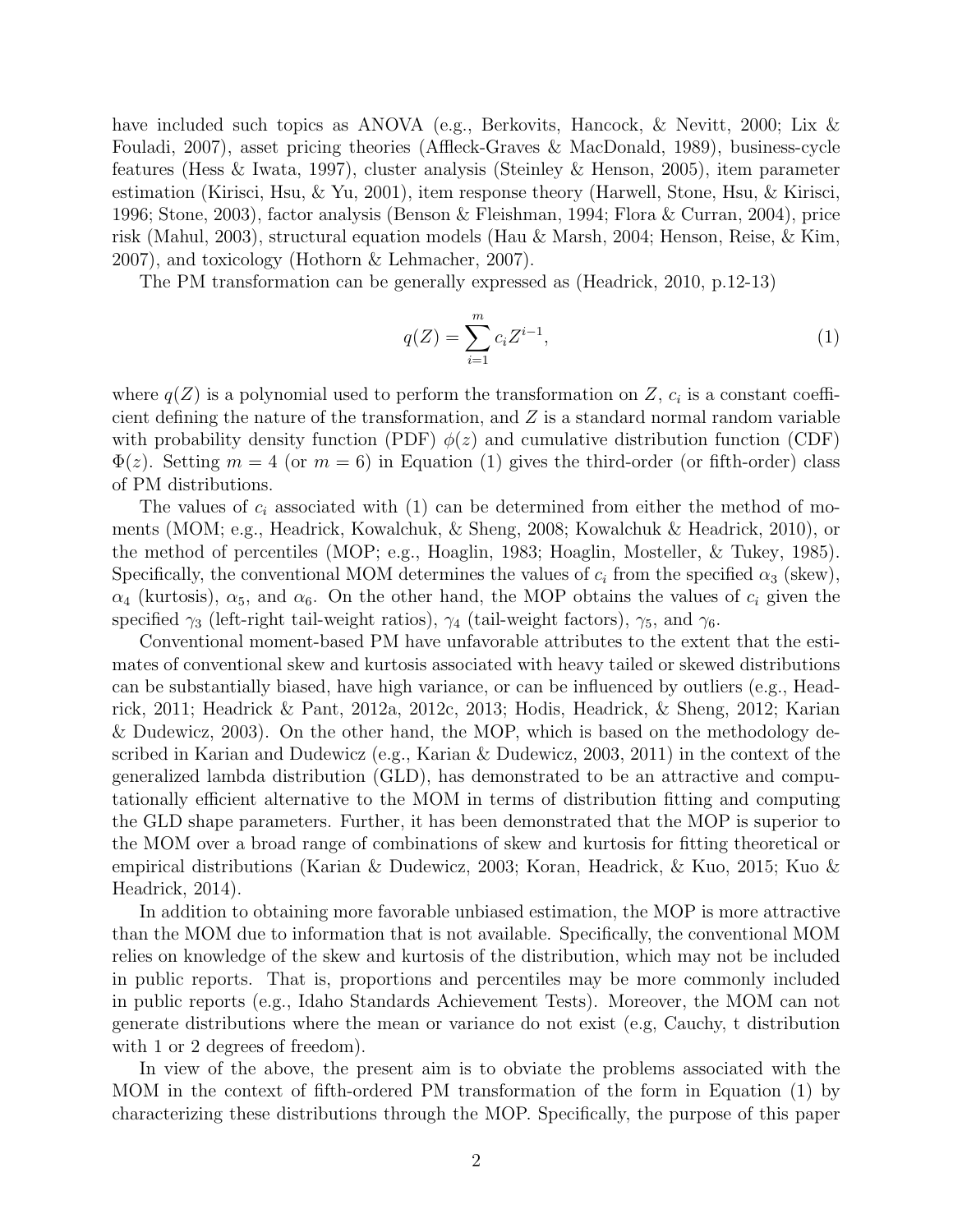is to develop the methodology and a procedure for simulating distributions with specified  $\gamma_3$ - $\gamma_6$ . In terms of simulating multivariate distributions, the Spearman correlation will be used in lieu of the Pearson correlation using the equation in Headrick (2010), p.114, Eq. 4.34. In summary, the advantages of the proposed MOP procedure are that (i) the MOP parameters  $(\gamma_3-\gamma_6)$  exist for any distribution, whether the mean and/or the variance exist or not (e.g., Dudewicz & Karian, 1999); (ii) there is less relative bias and has less relative standard error when juxtaposed with the MOM procedure; (iii) there are closed-form solutions for the  $c_i$  constants, and (iv) there is a straightforward equation for the purpose of simulating correlated non-normal distributions.

The remainder of the paper is outlined as follows. In Section 2, a summary of the univariate PM distributions based on the MOM is provided. In Section 2.1, the requisite information associated with the MOP is provided. Further, the systems of equations for determining the closed-form solutions of the  $c_i$  constants associated with Eq. (1) are subsequently derived for simulating univariate non-normal distributions with specified values of  $\gamma_1$ - $\gamma_6$ . In section 3, a comparison of the MOM and the MOP is provided by fitting several theoretical distributions and the SPSS data from IBM Corp. (2011). In Section 4, the methodologies for simulating correlated non-normal distributions with specified Pearson correlations for the MOM and Spearman correlations for the MOP are provided. In Section 5, the steps for implementing the proposed MOP procedure are described. A numerical example and results of a simulation are also provided to confirm the derivations and compare the proposed procedure with the MOM procedure. In Section 5.2, the results of the simulation are discussed.

#### 2. Methodology

#### 2.1 The PM transformation based on the MOM

The requirement that  $p(Z)$  in (1) be a strictly monotone increasing function implies that an inverse function  $(p^{-1})$  exists and thus  $F_{p(z)}(z) = \Phi(z)$ , where  $F_{q(z)}(z)$  is the general form of the CDF for both the MOM and the MOP. Differentiating both sides with respect to  $p(z)$  yields  $dF_{p(z)}(z)/dp(z) = f_{p(z)}(z)$ , where  $f_{q(z)}(z)$  is the general form of the PDF for both the MOM and the MOP. Hence,  $f_{p(z)}(z) = dF_{p(z)}(z)/dp(z) = (dF_{p(z)}(z)/dz)/(dp(z)/dz) = \phi(z)/p'(z)$ . Whence, the PDF integrates to one because  $\phi(z)$  is the standard normal PDF and will be nonnegative for  $z \in (-\infty, +\infty)$ , and where  $\lim_{z\to\pm\infty} \phi(z)/q'(z) = 0$  for the transformations in (1).

The constants  $c_1-c_6$  associated with (1) that determine the shape of a distribution are computed using a moment-matching approach that involves the conventional measures of the mean  $(\alpha_1)$ , variance  $(\alpha_2)$ , skew  $(\alpha_3)$ , kurtosis  $(\alpha_4)$ , fifth- $(\alpha_5)$  and sixth- $(\alpha_6)$  ordered moments. Specifically, the values of  $c_1-c_6$  in (1) are determined by simultaneously solving Equations (37) to (42) provided in Appendix A for specified values of  $\alpha_1-\alpha_6$  (Headrick & Kowalchuk, 2007, Eqs. (A1)-(A6)). Note that  $\alpha_1 - \alpha_6$  are standardized cumulants and are scaled such that the normal distribution would have values  $\alpha_3 = \alpha_4 = \alpha_5 = \alpha_6 = 0$ . Hence, the solution values of  $c_1-c_6$  produce a distribution with zero mean, unit variance, and the desired values of  $\alpha_3$ - $\alpha_6$ .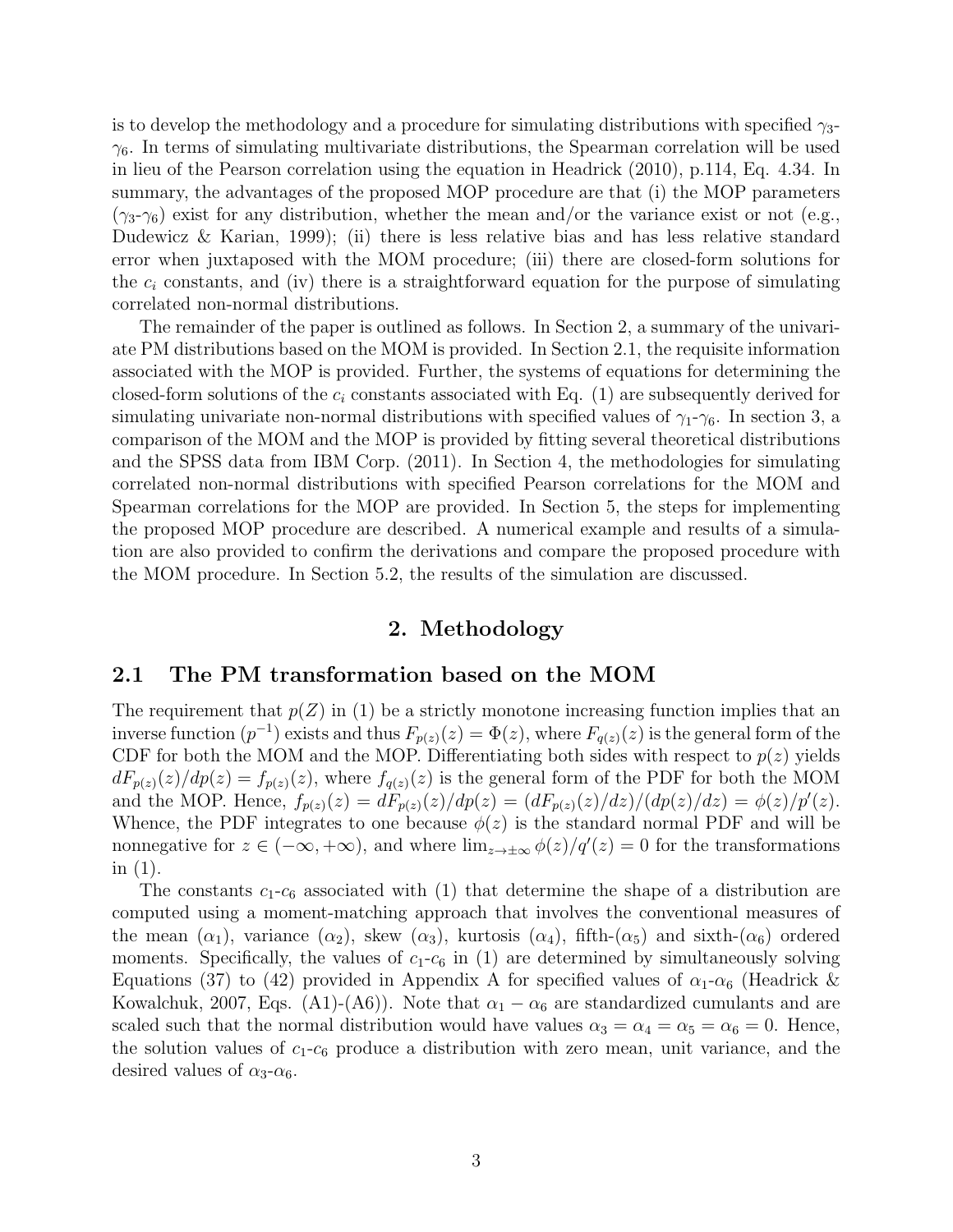#### 2.2 The PM transformation based on the MOP

The percentiles  $(\theta_p)$  associated with a conventional based PM PDF can be obtained by making use of the standard normal CDF,  $\Phi(z)$ . As such, the location, scale, and shape parameters are defined as (Karian & Dudewicz, 2011, p.172-173)

$$
\gamma_1 = \theta_{0.50} \tag{2}
$$

$$
\gamma_2 = \theta_{0.90} - \theta_{0.10} \tag{3}
$$

$$
\gamma_3 = \frac{\theta_{0.50} - \theta_{0.10}}{\theta_{0.90} - \theta_{0.50}}
$$
\n(4)

$$
\gamma_4 = \frac{\theta_{0.75} - \theta_{0.25}}{\gamma_2},\tag{5}
$$

where  $(2)-(5)$  are the (i) median, (ii) inter-decile range, (iii) left-right tail-weight ratio (a skew function) and (iv) tail-weight factor (a kurtosis function), respectively. The parameters in  $(2)-(5)$  are defined to have the restrictions

$$
-\infty < \gamma_1 < +\infty, \gamma_2 \ge 0, \gamma_3 \ge 0, 0 \le \gamma_4 \le 1,\tag{6}
$$

and where a symmetric distribution implies that  $\gamma_3 = 1$ .

More recently, Headrick (2014) extended (2)-(5) to a more general fifth-ordered percentile based system:

$$
\gamma_1 = \theta_{0.50} \tag{7}
$$

$$
\gamma_2 = \theta_{0.90} - \theta_{0.10} \tag{8}
$$

$$
\gamma_3 = \frac{\theta_{0.70} - \theta_{0.50}}{\theta_{0.50} - \theta_{0.30}}
$$
\n(9)

$$
\gamma_4 = \frac{\theta_{0.625} - \theta_{0.375}}{\theta_{0.70} - \theta_{0.30}}
$$
\n(10)

$$
\gamma_5 = \frac{\theta_{0.50} - \theta_{0.10}}{\theta_{0.90} - \theta_{0.50}}
$$
\n(11)

$$
\gamma_6 = \frac{\theta_{0.75} - \theta_{0.25}}{\gamma_2}.\tag{12}
$$

The derivation of the general percentile based system PM begins by substituting the standard normal distribution percentiles  $(z_p)$  into the quantile functions:

$$
\gamma_1 = q(z_{0.50})\tag{13}
$$

$$
\gamma_2 = q(z_{0.90}) - q(z_{0.10}) \tag{14}
$$

$$
\gamma_3 = \frac{q(z_{0.70}) - q(z_{0.50})}{q(z_{0.50}) - q(z_{0.30})} \tag{15}
$$

$$
\gamma_4 = \frac{q(z_{0.625}) - q(z_{0.375})}{q(z_{0.70}) - q(z_{0.30})} \tag{16}
$$

$$
\gamma_5 = \frac{q(z_{0.50}) - q(z_{0.10})}{q(z_{0.90}) - q(z_{0.50})}
$$
\n(17)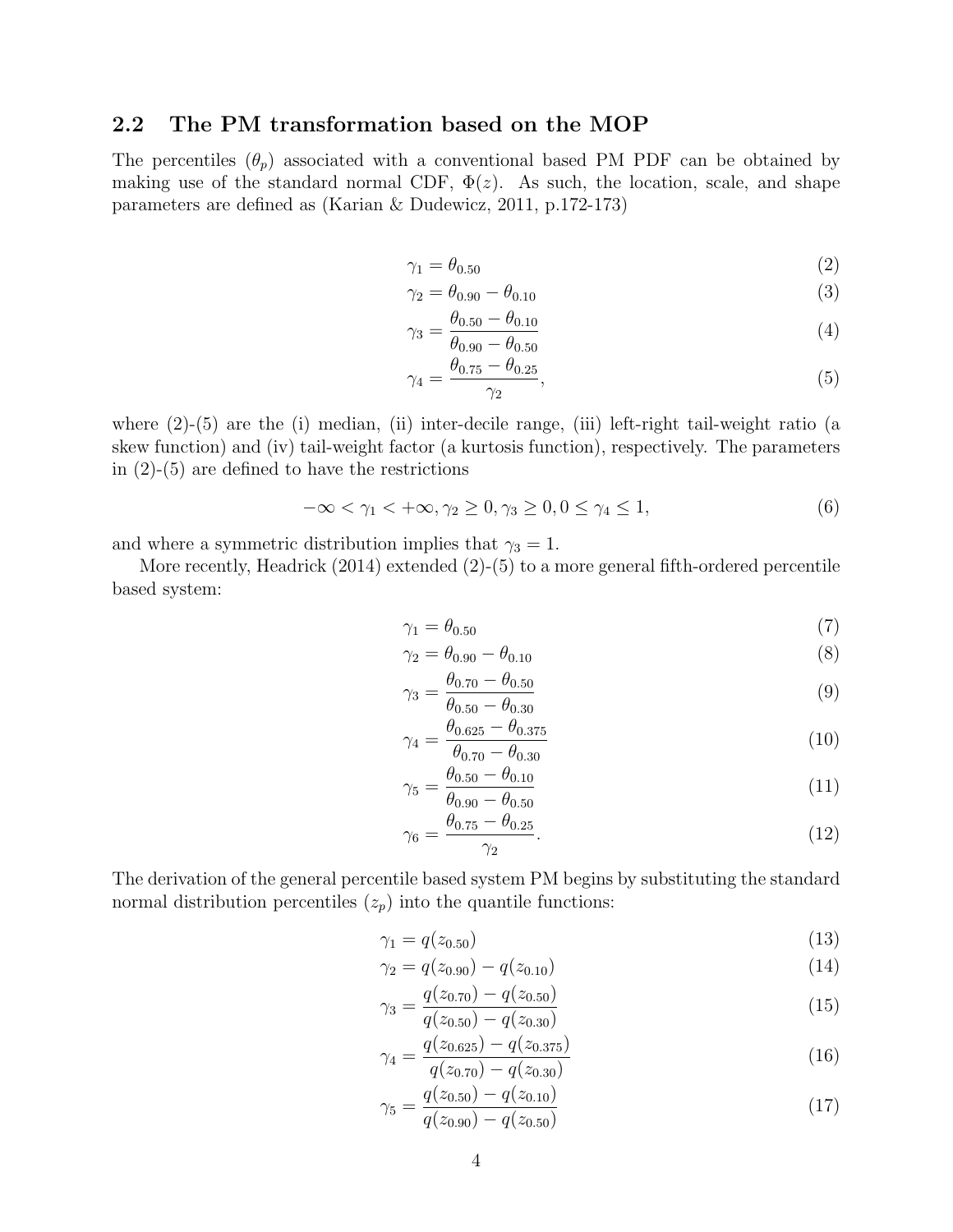$$
\gamma_6 = \frac{q(z_{0.75}) - q(z_{0.25})}{q(z_{0.90}) - q(z_{0.10})},\tag{18}
$$

where  $z_{0.50} = 0$ ,  $z_{0.625} = 0.3186 \cdots$ ,  $z_{0.70} = 0.5244 \cdots$ ,  $z_{0.75} = 0.6744 \cdots$ ,  $z_{0.90} = 1.281 \cdots$ from the standard normal distribution. Note from symmetry that  $z_{0.10} = -z_{0.90}$  and  $z_{0.25} =$  $-z_{0.75}$ . The explicit forms of (13)-(18) are

$$
\gamma_1 = q(z_{0.50}) \text{ (median)} \tag{19}
$$

$$
\gamma_2 = 2z_{0.90}(c_2 + z_{0.90}^2 c_4 + z_{0.90}^4 c_6) \tag{20}
$$

$$
\gamma_3 = 1 + \frac{2z_{0.70}(c_3 + z_{0.70}^2 c_5)}{c_2 + z_{0.70}(-z_{0.70}^3 + z_{0.70}(c_4 - z_{0.70}c_5 + z_{0.70}^2 c_6))}
$$
(21)

$$
\gamma_4 = \frac{c_2 z_{0.625} + c_4 z_{0.625}^3 + c_6 z_{0.625}^5}{z_{0.70} c_2 + z_{0.70}^3 c_4 + z_{0.70}^5 c_6} \tag{22}
$$

$$
\gamma_5 = 1 - \frac{2z_{0.90}(c_3 + z_{0.90}^2 c_5)}{c_2 + z_{0.90}(c_3 + z_{0.90}(c_4 + z_{0.90}(c_5 + z_{0.90}c_6)))}
$$
(23)

$$
\gamma_6 = \frac{z_{0.75}c_2 + z_{0.75}^5c_4 + z_{0.75}^5c_6}{z_{0.90}c_2 + z_{0.90}^3c_4 + z_{0.90}^5c_6}.
$$
\n(24)

Simultaneously solving for the coefficients in (19)-(24) gives the convenient closed-form expressions

$$
c_{1} = \gamma_{1}
$$
\n
$$
c_{2} = (z_{0.75}^{3}\gamma_{2}(-z_{0.625}^{5} + \gamma_{4} + z_{0.75}^{2}(z_{0.625}^{3} - z_{0.70}^{3}\gamma_{4})) + z_{0.90}^{3}\gamma_{2}(z_{0.625}^{5} - z_{0.70}^{5}\gamma_{4} + z_{0.90}^{2}(-z_{0.625}^{3} + z_{0.70}^{3}\gamma_{4}))\gamma_{6}
$$
\n
$$
/(2z_{0.90}(z_{0.90} - z_{0.75})z_{0.75}(z_{0.90} + z_{0.75})(z_{0.625}(-z_{0.90}^{2} + z_{0.625}^{2}))(-z_{0.75}^{2} + z_{0.625}^{2})
$$
\n
$$
+ (z_{0.90} - z_{0.70})z_{0.70}(z_{0.90} + z_{0.70})(-z_{0.75}^{2} + z_{0.70}^{2}\gamma_{4})
$$
\n
$$
c_{3} = \frac{1}{2z_{0.90}^{3}(1 + \gamma_{3})}(\frac{z_{0.70}\gamma_{2}(-1 + \gamma_{3})(-z_{0.625}^{5} + z_{0.70}^{5}\gamma_{4})}{-z_{0.625}^{5} + z_{0.70}^{5}\gamma_{4} + z_{0.90}^{2}(z_{0.825}^{3} - z_{0.70}^{3}\gamma_{4})
$$
\n
$$
+ \frac{z_{0.70}^{2}\gamma_{2}(z_{0.90}(1 + \gamma_{3})(-1 + \gamma_{5}) + z_{0.70}(-1 + \gamma_{3})(1 + \gamma_{5}))}{(z_{0.90}^{2} - z_{0.70}^{2})(1 + \gamma_{5})}
$$
\n
$$
+ (z_{0.90}^{2}(z_{0.90} - z_{0.625})z_{0.625}(z_{0.90} + z_{0.625})(-z_{0.70}^{2} + z_{0.625}^{2})\gamma_{2}(-1 + \gamma_{3})(z_{0.75}^{5}(-z_{0.625}^{3} + z_{0.70}^{3}\gamma_{4})
$$
\n

$$
c_{4} = (\gamma_{2}(z_{0.75}^{5}(-z_{0.625}+z_{0.70}\gamma_{4})+z_{0.75}(z_{0.625}^{5}-z_{0.70}^{5}\gamma_{4})+z_{0.90}(-z_{0.625}^{5}+z_{0.70}^{5}\gamma_{4}+z_{0.90}^{4}(z_{0.625}-z_{0.70}\gamma_{4}))\gamma_{6})) /(2z_{0.90}(z_{0.90}-z_{0.75})z_{0.75}(z_{0.90}+z_{0.75})(z_{0.625}(-z_{0.90}^{2}+z_{0.625}^{2})(-z_{0.75}^{2}+z_{0.625}^{2})+(z_{0.90}-z_{0.70})z_{0.70}(z_{0.90}+z_{0.70})(-z_{0.75}^{2}+z_{0.70}^{2})\gamma_{4}))
$$
\n
$$
c_{5} = \frac{1}{2z_{0.90}^{5}(1+\gamma_{3})}\gamma_{2}(\frac{z_{0.70}(-1+\gamma_{3})(-z_{0.625}^{5}+z_{0.70}^{5}\gamma_{4})}{z_{0.625}^{5}-z_{0.70}^{5}\gamma_{4}+z_{0.90}^{2}(-z_{0.625}^{3}+z_{0.70}^{3}\gamma_{4})-\frac{z_{0.90}^{3}(1+\gamma_{3})(-1+\gamma_{5})+z_{0.70}^{3}(-1+\gamma_{3})(1+\gamma_{5})}{(z_{0.90}^{2}-z_{0.70}^{2})(1+\gamma_{5})}-(z_{0.90}^{2}(z_{0.90}-z_{0.625})z_{0.625}(z_{0.90}+z_{0.625})(-z_{0.70}^{2}+z_{0.625}^{2})(-1+\gamma_{3})(z_{0.75}^{5}(-z_{0.625}^{3}+z_{0.70}^{3}\gamma_{4})
$$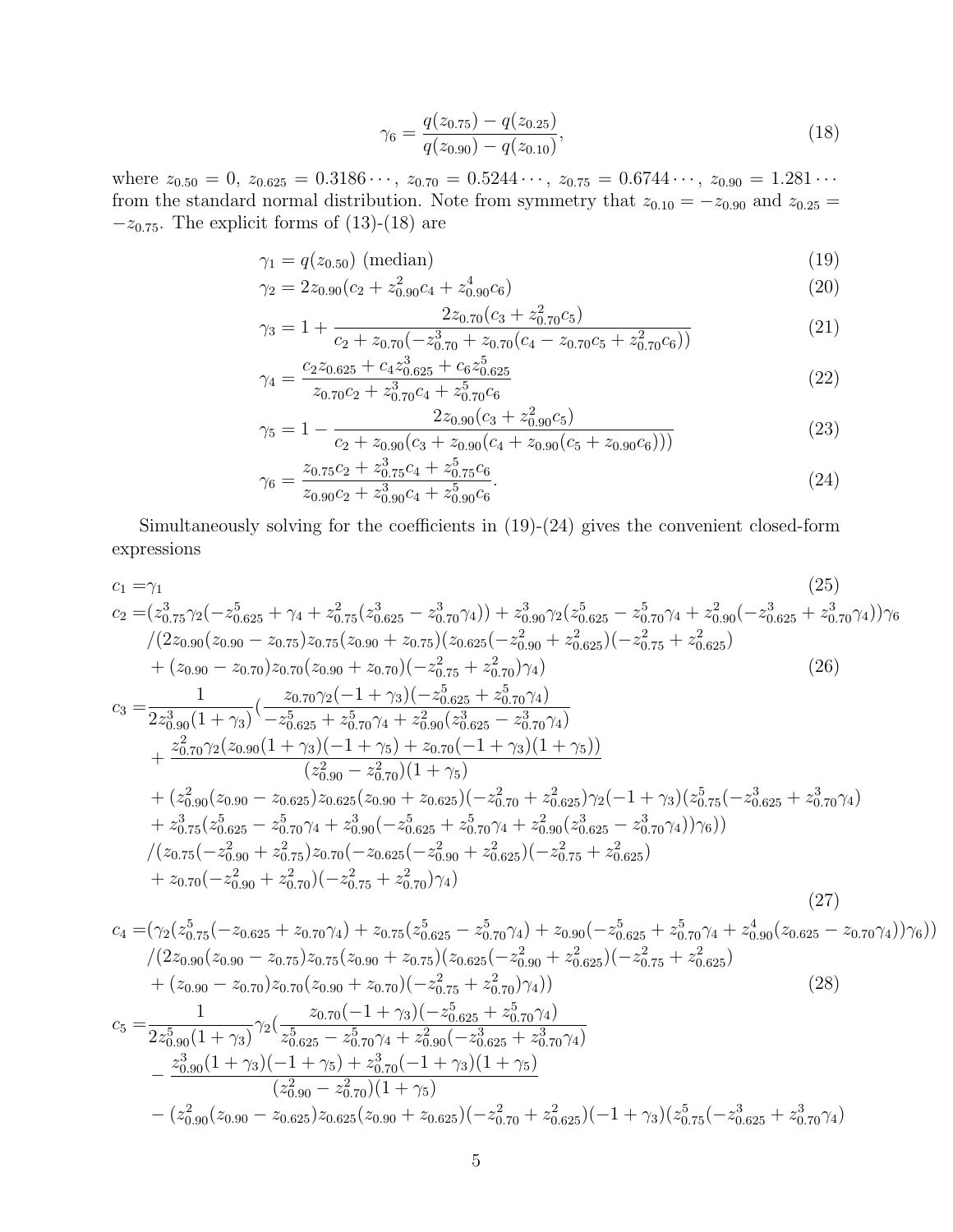$$
+ z_{0.75}^3 (z_{0.625}^5 - z_{0.70}^5 \gamma_4) + z_{0.90}^3 (-z_{0.625}^5 + z_{0.70}^5 \gamma_4 + z_{0.90}^2 (z_{0.625}^3 - z_{0.70}^3 \gamma_4)) \gamma_6))
$$
  
\n
$$
/(z_{0.75}(-z_{0.90}^2 + z_{0.75}^2)z_{0.70}(-z_{0.625}(-z_{0.90}^2 + z_{0.625}^2)(-z_{0.75}^2 + z_{0.625}^2))
$$
  
\n
$$
+ z_{0.70}(-z_{0.90}^2 + z_{0.70}^2)(-z_{0.75}^2 + z_{0.70}^2) \gamma_4) (z_{0.625}^5 - z_{0.70}^5 \gamma_4 + z_{0.90}^2(-z_{0.625}^3 + z_{0.70}^3 \gamma_4)))
$$
  
\n
$$
c_6 = (z_{0.75}\gamma_2(-z_{0.625}^3 + z_{0.70}^3 \gamma_4 + z_{0.75}^2(z_{0.625} - z_{0.70} \gamma_4)) + z_{0.90}\gamma_2(z_{0.625}^3 - z_{0.70}^3 \gamma_4 + z_{0.90}^2(-z_{0.625}^2 + z_{0.70}^2 \gamma_4 + z_{0.90}^2(-z_{0.625} + z_{0.70} \gamma_4)) \gamma_6) / (2z_{0.90}^2 (z_{0.90} - z_{0.75})z_{0.75}(z_{0.90} + z_{0.75})(z_{0.625}(-z_{0.90}^2 + z_{0.625}^2)(-z_{0.75}^2 + z_{0.625}^2 + (z_{0.90} - z_{0.70})z_{0.70}(z_{0.90} + z_{0.70})(-z_{0.75}^2 + z_{0.70}^2) \gamma_4)).
$$
\n(30)

Estimates of  $\gamma_1$ - $\gamma_6$  based on the percentiles in (13)-(18) for a sample of size N can be determined by finding the j and  $j+1$  integer values, and their corresponding expected values of the order statistics  $E[q(Z)<sub>j+N</sub>]$  and  $E[q(Z)<sub>j+1+N</sub>]$ , by making use of the following equation (Headrick & Pant, 2012b; Johnson, Kotz, & Balakrishnan, 1994)

$$
E[q(Z)_{j:N}] = \frac{N!}{(j-1)!(N-j)!} \int_{-\infty}^{+\infty} q(z)\phi(z)\{\Phi(z)\}^{j-1}\{1-\Phi(z)\}^{N-j}dz
$$
 (31)

such that

$$
E[q(Z)_{j:N}] \le q(z_p) \le E[q(Z)_{j+1:N}] \tag{32}
$$

 $\left( \right)$ 

and subsequently solve the equation

$$
q(z_p) = (u)E[q(Z)_{j:N}] + (1 - u)E[q(Z)_{j+1:N}] \tag{33}
$$

for  $0 \le u \le 1$ . Thus, an empirical estimate of  $q(z_p)$  can then be obtained based on the order statistics of a sample of size n as  $q(z_p) \simeq q(Z_p) = (u)q(Z)_{j:N} + (1-u)q(Z)_{j+1:N}$ .

### 3. Comparison of the MOM and the MOP on Distribution Fitting

### 3.1 Theoretical distributions

One of the theoretical advantages of the MOP has over the MOM is that the MOP is not limited to the existence of moments (cumulants). Some theoretical distributions, such as the Cauchy and the t distribution with 2 degrees of freedom, do not have either mean or variance. Under this circumstance, the MOM does not work since it requires the first and the second cumulants to fit a distribution. Table 1 summarizes the results of fitting various  $t$ distributions by using the MOM and the MOP transformation methods. It is noted that the t distribution needs to have degrees of freedom greater than four in order to have finite first four moments  $(\alpha_1-\alpha_4)$  to exist. Therefore, the MOM fails to fit the  $t_1$  and the  $t_3$  distributions since it can not obtain valid  $\alpha_1$ - $\alpha_4$ .

On the other hand, the  $t_1$  and the  $t_3$  distributions can be fitted fairly well by using the MOP technique since their percentiles always exit, regardless of the existence of their moments or cumulants. In addition to the special cases of the t distributions (i.e.,  $t_1$  and  $(t_3)$ , Table 1 also shows the superior of the MOP over the MOM in terms of fitting the t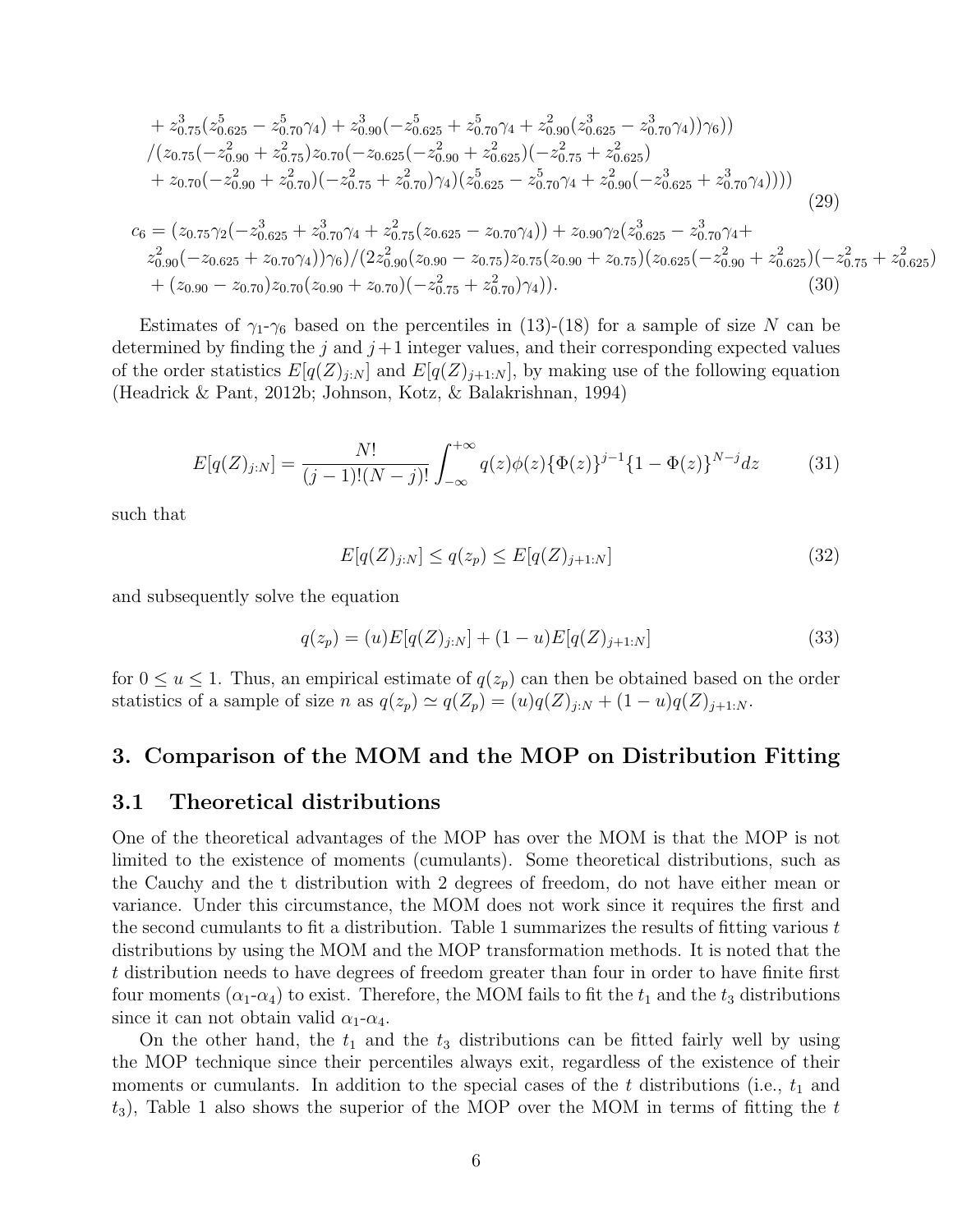distributions where the moments are all finite. Specifically, the MOP approximation fits the  $t_7$  distribution better than the MOM. In addition to the graphical illustrations, Euclidean distances (ED) are provided to compare the accuracy of the data fitting for the MOP and the MOM. The expression of ED is defined as:  $D = \sqrt{\sum (O - E)^2}$ , where O is the observed proportion in each interval (i.e.,  $\theta_{10}, \theta_{25}, \theta_{50}, \theta_{75}, \theta_{90}$ ) and E is the expected proportion in each interval for both the MOP and the MOM. The smaller Euclidean distances of the MOP, as shown in Table 1, also indicate the more accurate data fit of the MOP over the MOM.

Finally, in addition to the t distributions, the  $\chi^2$  and the F distributions were also fit by using both the MOM and the MOP approximations. The results summarized in Tables 2 and 3 show that the MOP had an overall smaller Euclidean distances than the MOM, indicating that the MOP has advantages over the MOM.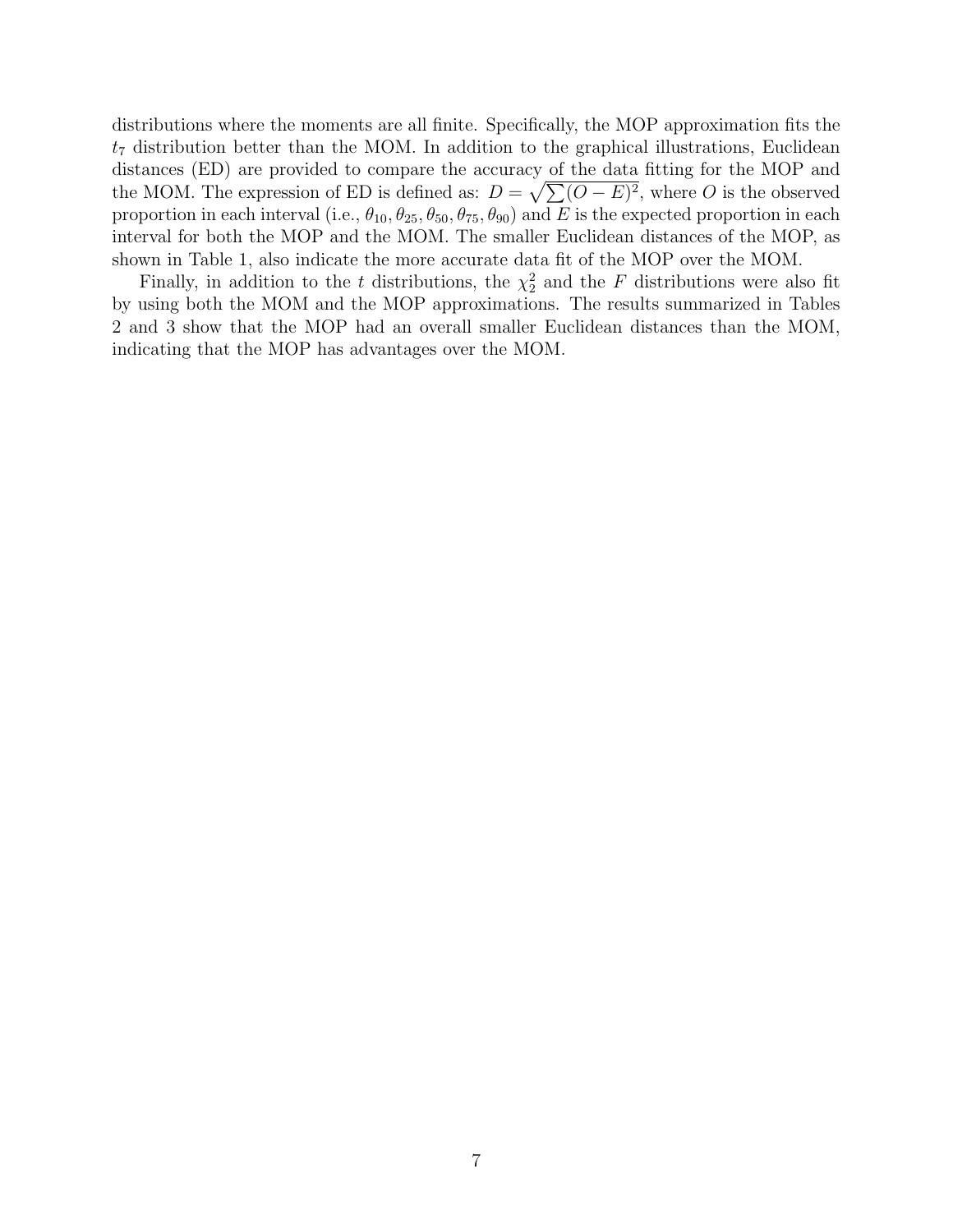

Table 1: The MOM and MOP Power Method PDF Approximations (Dashed Lines) to t Distributions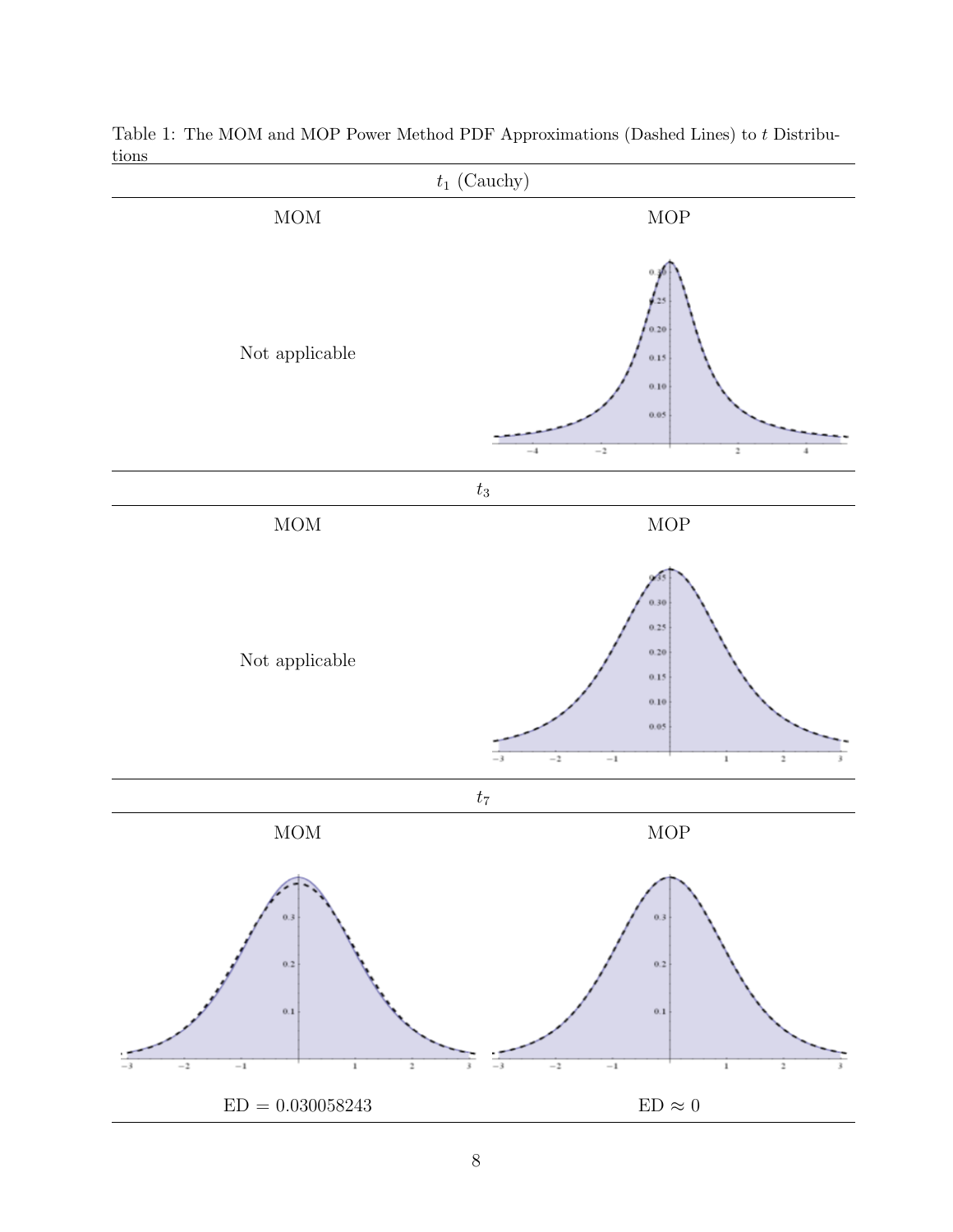

Table 2: The MOM and MOP Power Method PDF Approximations (Dashed Lines) to Chi-Squared **Distributions**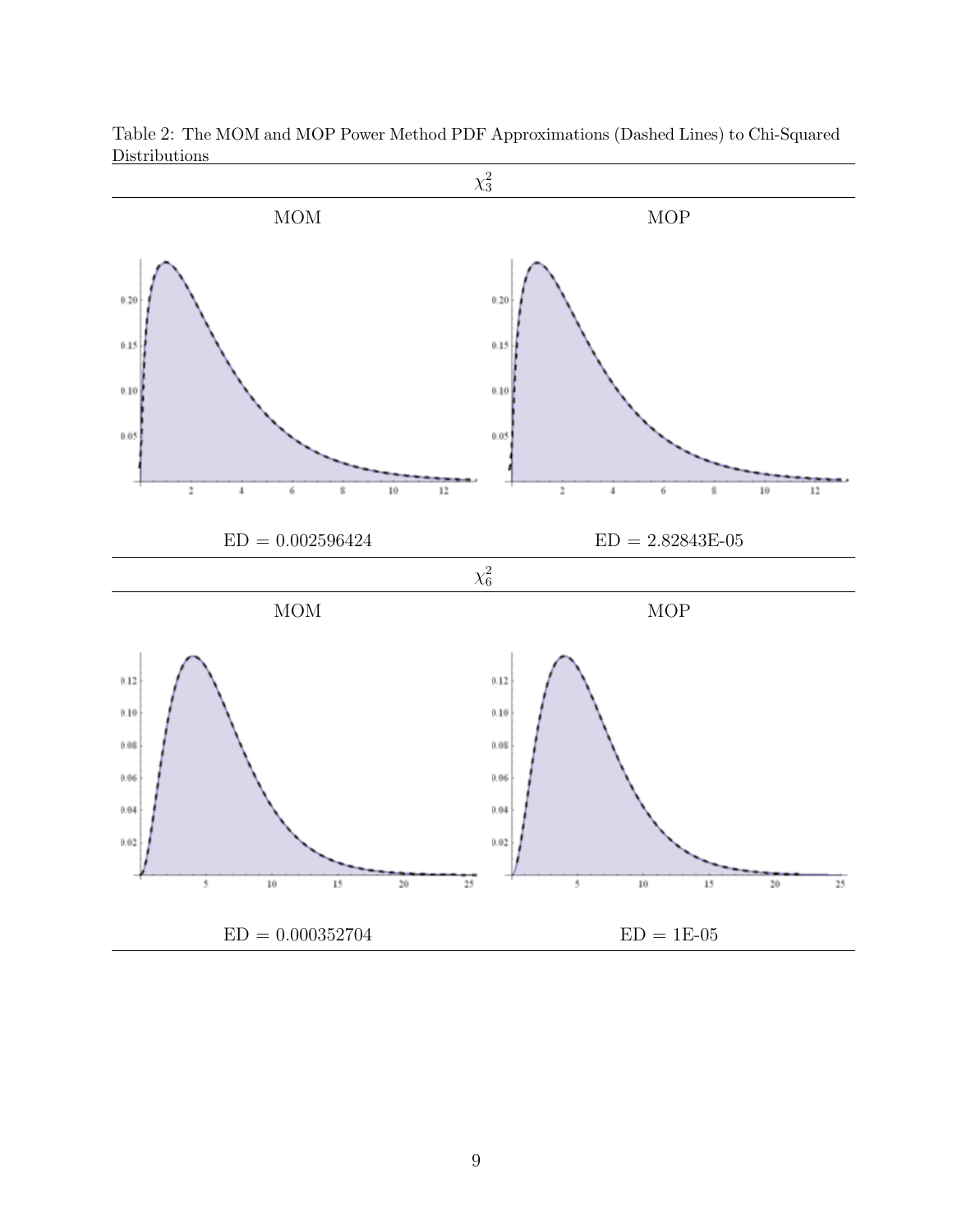

Table 3: The MOM and MOP Power Method PDF Approximations (Dashed Lines) to F Distributions

## 3.2 Empirical distribution

Presented in Figure 1 are the fifth ordered MOM and the MOP pdfs superimposed on the histogram of the SPSS customer\_dbase data from IBM Corp. (2011). This is a data file that concerns a company's efforts to use the information in its data warehouse to make special offers to customers who are most likely to reply. Specifically, these data are the amount each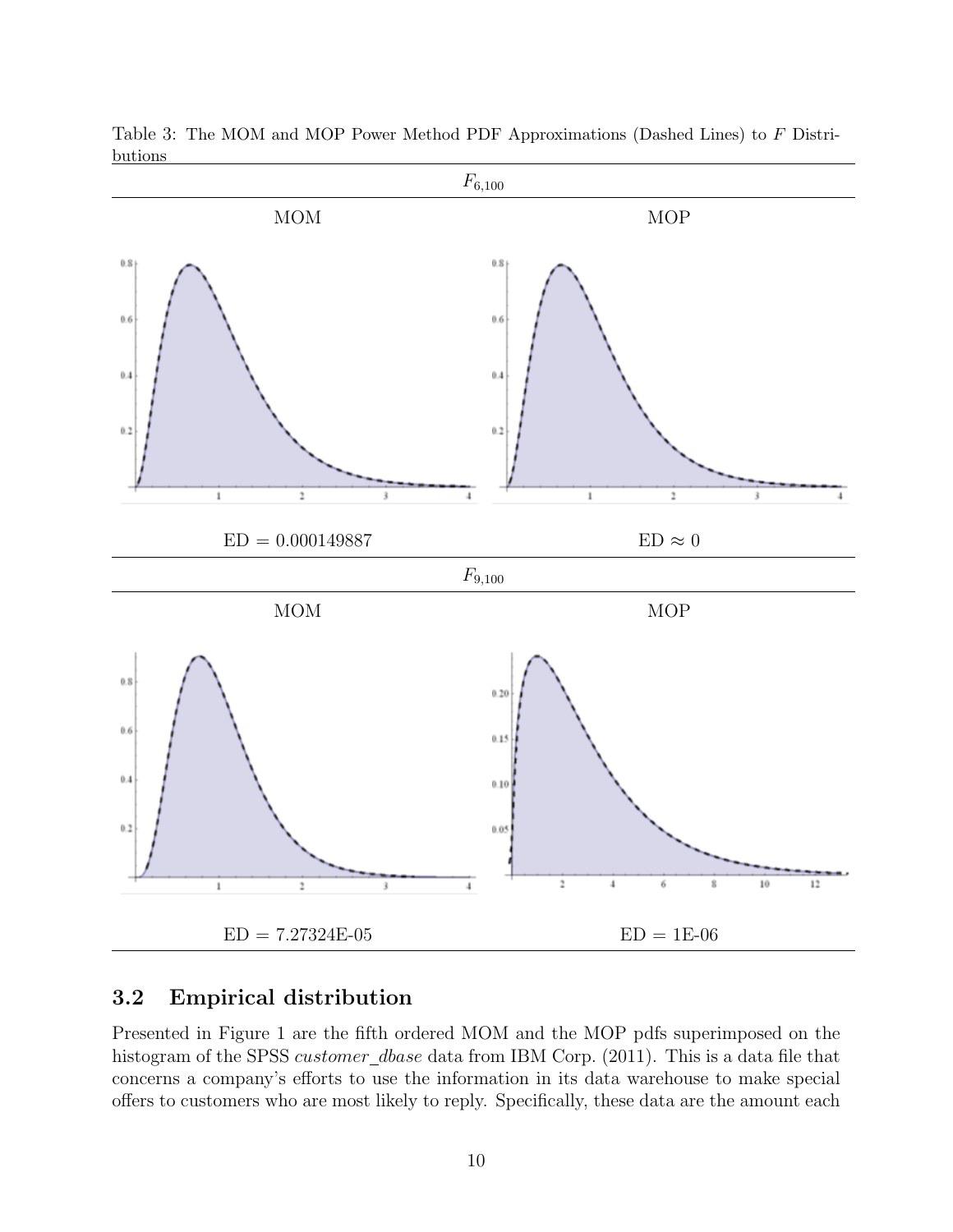customer spent on their primary credit card in the last month. The parameters  $(\alpha_{3-6}$  and  $\gamma_{3-6}$ ) associated with Figure 1 were based on a sample size of  $N = 5,000$  participants. Note that to fit the PM distributions to the data, a linear transformation has to be imposed on  $q(z) = Aq(z) + B$  for the MOM procedure. Specifically, in the context of the MOM,  $A = s/\sigma$ ,  $B = m - A\mu$ . On the other hand, the MOP does not require a linear transformation to fit empirical data.

Visual inspection of the approximation in Figure 1 indicate that the MOP technique provides a more accurate fit to the actual data over the MOM. Further, Euclidean distances were calculated in each interval to compare the accuracy of the data fitting for the MOP and the MOM. The results summarized in Table 4 indicate that the MOP has a more accurate data fit because the ED of the MOP is less than that of the MOM.

Figure 1: Histograms and estimates based on the MOM and the MOP for the credit card spent data in customer dbase data (IBM SPSS20).



 $^{\ast} \mathrm{This}$  value had to be increased to 2925 to ensure a valid fifth-order power method PDF

Table 4: Percentiles, expected proportions, observed proportions and the Euclidean distances (ED) for the MOP and the MOM approximations associated with the SPSS customer\_dbase data  $(N = 5,000)$  from IBM Corp. (2011).

|            |                | Obs Prop.      | Obs Prop.       |  |
|------------|----------------|----------------|-----------------|--|
| Percentile | Expected Prop. | (MOM)          | (MOP)           |  |
| 10         | 0.10           | 0.1146         | 0.1000          |  |
| 25         | 0.25           | 0.3454         | 0.2560          |  |
| 50         | 0.50           | 0.5382         | 0.5000          |  |
| 75         | 0.75           | 0.7166         | 0.7520          |  |
| 90         | 0.90           | 0.8822         | 0.9000          |  |
|            |                | $D = 0.110481$ | $D = 0.0063246$ |  |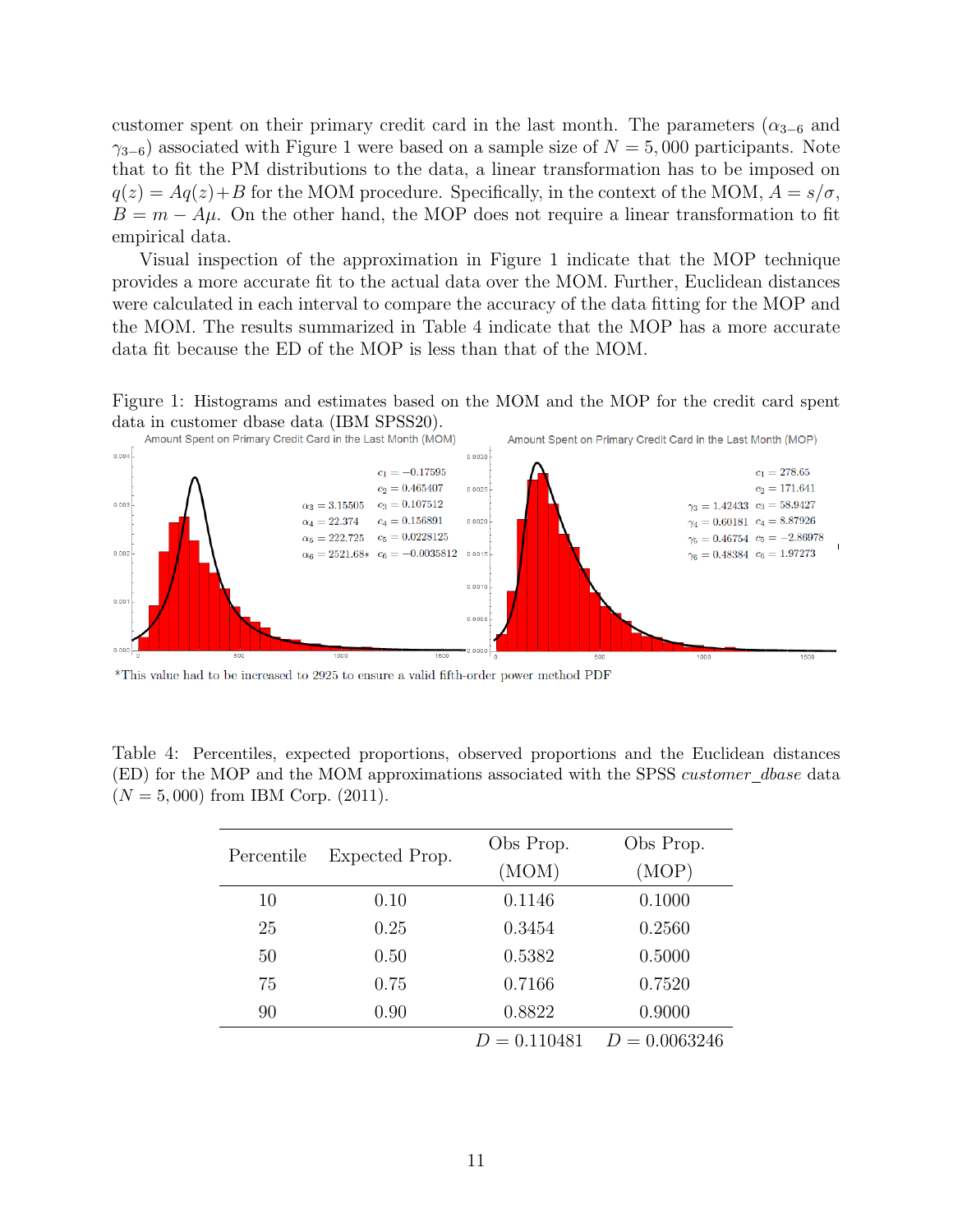### 4. Multivariate Distributions

#### 4.1 Pearson correlations for the system of the MOM

Suppose a T-variate distribution based on conventional PM polynomials are desired. The PM equation for solving intermediate Pearson correlations  $(r_{jk})$  for specified Pearson correlations  $(\rho_{jk})$  for distributions j and k is (Headrick, 2010, p.30, Eq. 2.59)

$$
\rho_{jk} = 3c_{5j}c_{1k} + 3c_{5j}c_{3k} + 9c_{5j}c_{5k} + c_{1j}(c_{1k} + c_{3k} + 3c_{5k}) + c_{2j}c_{2k}r_{jk} + 3c_{4j}c_{2k}r_{jk} + 15c_{6j}c_{2k}r_{jk} + 3c_{2j}c_{4k}r_{jk} + 9c_{4j}c_{4k}r_{jk} + 45c_{6j}c_{4k}r_{jk} + 15c_{2j}c_{6k}r_{jk} + 45c_{4j}c_{6k}r_{jk} + 225c_{6j}c_{6k}r_{jk} + 12c_{5j}c_{3k}r_{jk}^2 + 72c_{5j}c_{5k}r_{jk}^2 + 6c_{4j}c_{4k}r_{jk}^3 + 60c_{6j}c_{4k}r_{jk}^3 + 60c_{4j}c_{6k}r_{jk}^3 + 600c_{6j}c_{6k}r_{jk}^3 + 24c_{5j}c_{5k}r_{jk}^4 + 120c_{6j}c_{6k}r_{jk}^5 + c_{3j}(c_{1k} + c_{3k} + 3c_{5k} + 2c_{3k}r_{jk}^2 + 12c_{5k}r_{jk}^2).
$$
\n(34)

Note that the purpose of the intermediate Pearson correlations  $(r_{ik})$  in Equation (34) is to adjust for the effect of the transformation, such that the transformed T-variate distribution will have the specified Pearson correlations  $(\rho_{jk})$ .  $c'_{ji}s$  and  $c'_{ki}s$   $(i = 1, ..., 6)$  coefficients are obtained from specifying  $\alpha_{ji}$  and  $\alpha_{ki}$  for distributions j and k, respectively.

#### 4.2 Spearman correlations for the system of the MOP

We assume that the variates  $Y_j = q(Z_j)$  and  $Y_k = q(Z_k)$  in (1) produce valid pdfs and are thus increasing monotonic transformations in  $Z_j$  and  $Z_k$ . This implies that the rank orders of  $Y_j$   $(R(Y_j))$  and  $Z_k$   $(R(Z_k))$  are identical and thus will have rank correlations of  $\rho_{R(Y_i),R(Z_i)} = \rho_{R(Y_k),R(Z_k)} = 1.$ 

Given these assumptions, suppose it is desired to simulate a T-variate distribution from the quantile functions in Equation (1) with a specified  $T \times T$  Spearman correlation matrix  $(\epsilon_{jk}, j, k = 1, \ldots, T)$  and where each distribution has specified  $\gamma_3-\gamma_6$ . The Spearman correlation between distributions j and k,  $\epsilon_{jk}$ , can be obtained from the derivation of  $\rho_{R(Z_i),R(Z_k)}$ given in Moran (1948). That is, because (1) is a strictly increasing monotonic transformation,  $\epsilon_{jk} = \rho_{R(Z_i),R(Z_k)}$  and thus the intermediate correlations  $r_{jk}$  can be obtained by numerically solving the equation (Headrick, 2010, Eq. 4.34)

$$
\epsilon_{jk} = \frac{6}{\pi} \left[ \left( \frac{N-2}{N+1} \right) \sin^{-1} \left( \frac{r_{j,k}}{2} \right) + \frac{1}{N+1} \sin^{-1} (r_{j,k}) \right]. \tag{35}
$$

### 5. The Procedure for Simulation and Monte Carlo Study

#### 5.1 Simulation data

To implement the method for simulating normal and nonnormal distributions with specified  $\gamma_3-\gamma_6$  and Spearman correlations, we suggest the following steps:

1. Specify the values of  $\gamma_3-\gamma_6$  for the T transformations of the forms in (1) i.e.  $p_1(Z_1), \ldots, p_T(Z_T)$ and obtain the constants of  $c_1-c_6$  for each polynomial by solving equations (25)-(30) using the specified values of  $\gamma_1$ - $\gamma_6$  for each distribution. Specify a  $T \times T$  matrix of Spearman correlations between  $p_i(Z_i)$  and  $p_k(Z_k)$ , where  $j < k \in \{1, 2, ..., T\}$ .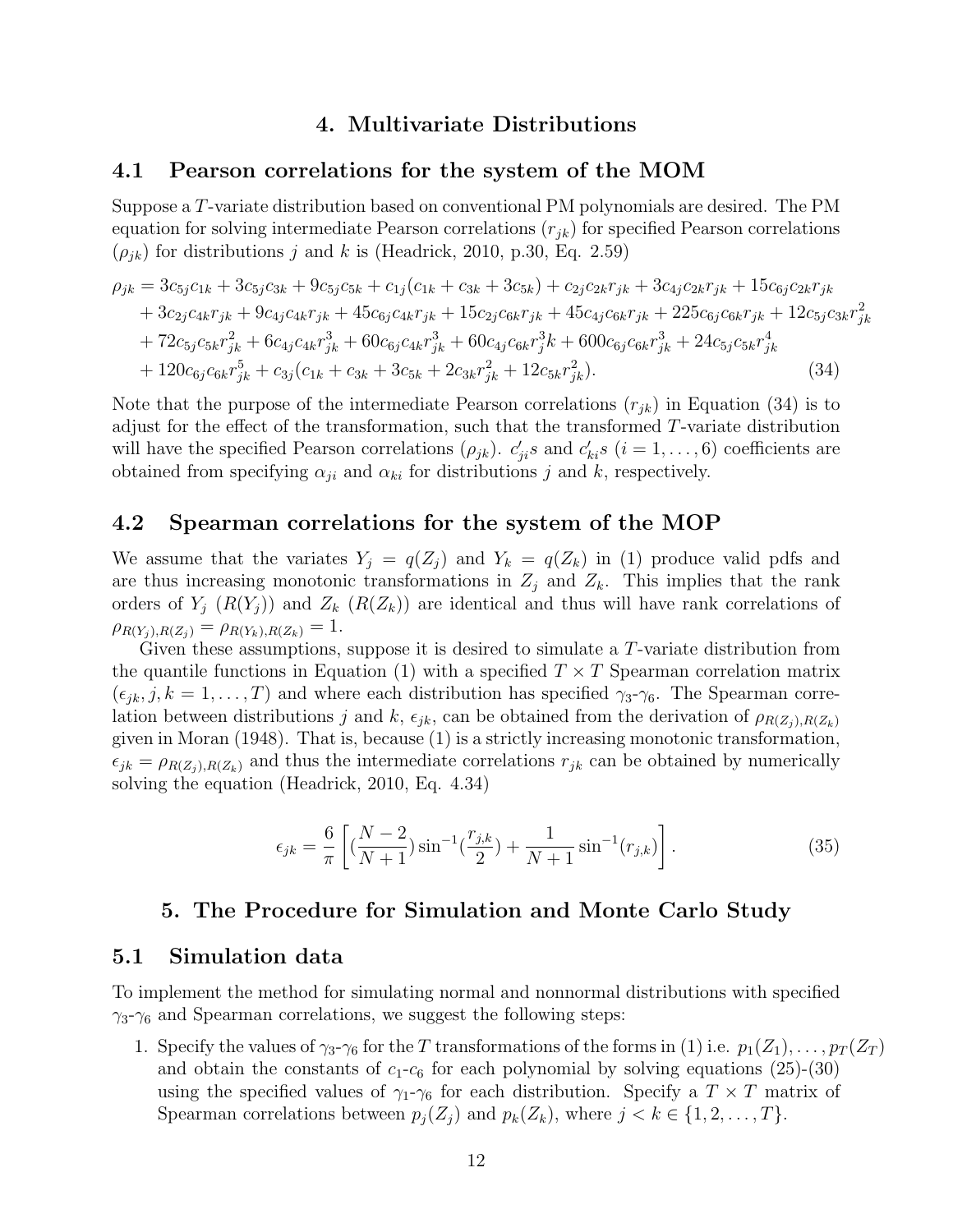- 2. Compute the intermediate correlations (IC)  $r_{j,k}$  by substituting the solutions of the constants from Step 1 into (35) and then solve for  $r_{j,k}$ . Repeat this step separately for all  $T(T-1)/2$  pairwise combinations of correlations.
- 3. Assemble the ICs into a  $T \times T$  matrix and decompose this matrix using a Cholesky factorization. Note that this step requires the IC matrix to be positive definite.
- 4. Use the results of the Cholesky factorization from Step 3 to generate T standard normal variables  $(Z_1, \ldots, Z_T)$  correlated at the intermediate levels as follows

$$
Z_1 = a_{11}V_1
$$
  
\n
$$
Z_2 = a_{12}V_1 + a_{22}V_2
$$
  
\n:  
\n
$$
Z_j = a_{1j}V_1 + a_{2j}V_2 + \dots + a_{ij}V_i + \dots + a_{jj}V_j
$$
  
\n:  
\n
$$
Z_T = a_{1T}V_1 + a_{2T}V_2 + \dots + a_{iT}V_i + \dots + a_{iT}V_j + \dots + a_{TT}V_T,
$$
\n(36)

where  $V_1, \ldots, V_T$  are independent standard normal random variables and where  $a_{ij}$ represents the element in the  $i$ -th row and the  $j$ -th column of the matrix associated with the Cholesky factorization performed in Step 3.

5. Substitute  $Z_1, \ldots, Z_T$  from step 4 into T equations of the form in (1), as noted in step 1, to generate the PM distributions with the specified values of  $\gamma_3-\gamma_6$  and Spearman correlations.

To demonstrate the steps above and evaluate the proposed procedure, a comparison between the MOP and the MOM procedures is subsequently described. Specifically, the distributions in Figure 2 are used as a basis for a comparison using the specified correlation matrices in Table 5. Tables 6-8 give the solved IC matrices for the MOM and the MOP procedures with samples of sizes 25 and 750, respectively.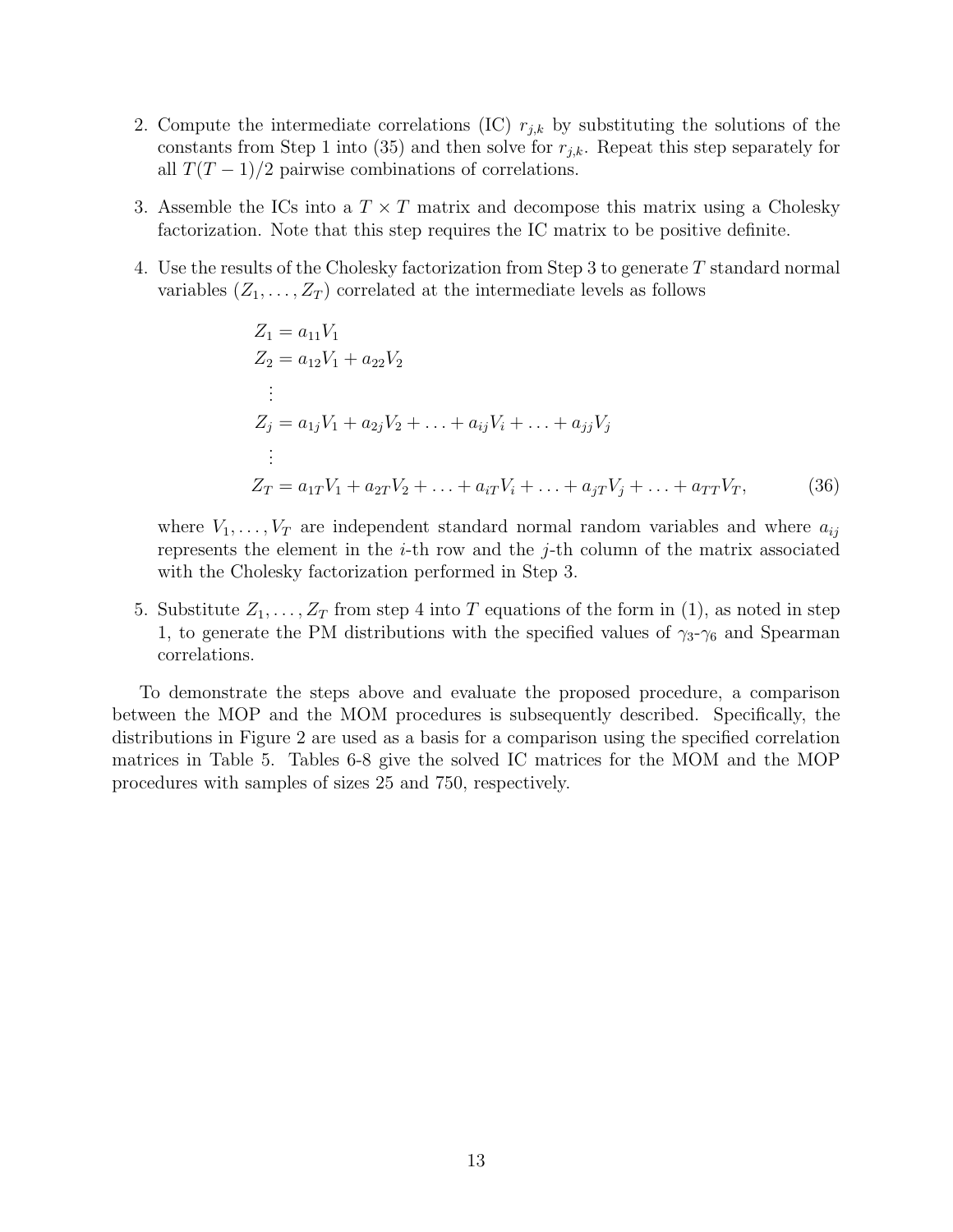

Figure 2: Two symmetric (a)-(b) and two asymmetric distributions (c)-(d) with their MOM and MOP parameters.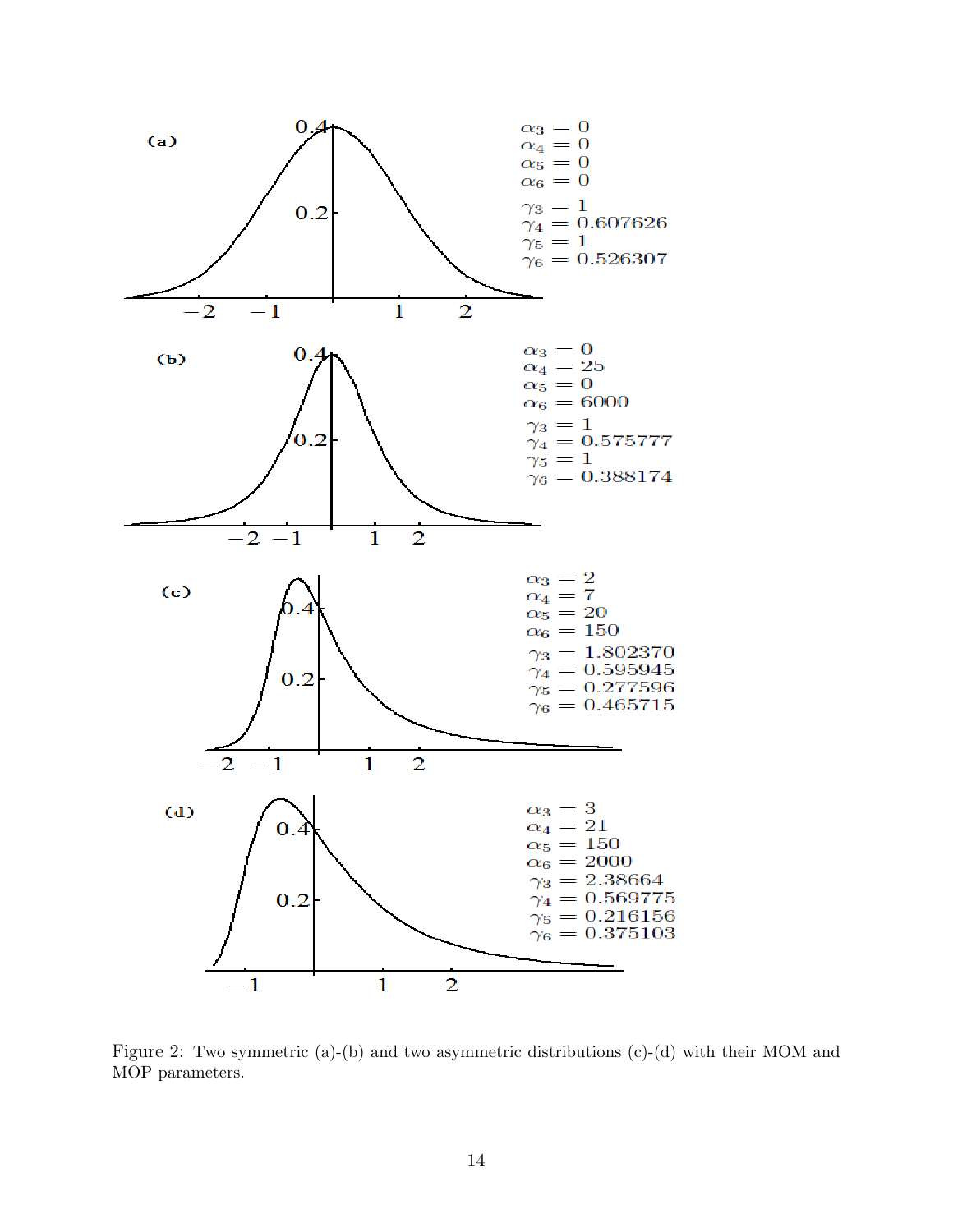In terms of the simulation, a Fortran algorithm was written for both methods to generate 25,000 independent sample estimates for the specified parameters of: (i) conventional moments ( $\alpha_3-\alpha_6$ ) and Pearson correlation; and (ii) moments for MOP ( $\gamma_3-\gamma_6$ ) and Spearman correlation. All estimates were based on sample sizes of  $N = 25$  and  $N = 750$ . The formulae used for computing estimates of  $\alpha_3-\alpha_6$  were based on Fisher's k-statistics i.e. the formulae currently used by most commercial software packages such as SAS, SPSS, Minitab, and so forth. The formulae used for computing estimates of  $\gamma_3-\gamma_6$  were based on (13)-(18). Note that the estimates of percentiles were based on (31). The estimates for the Pearson and Spearman correlations were both transformed using Fisher's z transformation. Biascorrected accelerated bootstrapped average (median) estimates, confidence intervals (CIs), and standard errors were subsequently obtained for the estimates associated with the parameters using 10,000 resamples via the commercial software package Spotfire S+ TIBCO Software (2008). The bootstrap results for the estimates of the medians and CIs associated with the Pearson and Spearman correlations were transformed back to their original matrices (i.e. estimates for the Pearson and Spearman correlations). Further, if a parameter  $(P)$ was outside its associated bootstrap CI, then an index of relative bias (RB) was computed for the estimate  $(E)$  as: RB=  $((E - P))/P \times 100$ . Note that the small amount of bias associated with any bootstrap CI containing a parameter was considered negligible and thus not reported. The results of the simulation are reported in Tables 12-15 and are discussed in the next section.

| 0.75<br>0.70<br>0.60<br>0.40<br>0.55<br>0.65 |  | Lable 0. Declined correlation matrix for the distributions in Figure 2 (a)-(g). |  |  |
|----------------------------------------------|--|---------------------------------------------------------------------------------|--|--|
|                                              |  |                                                                                 |  |  |
|                                              |  |                                                                                 |  |  |
|                                              |  |                                                                                 |  |  |
|                                              |  |                                                                                 |  |  |
|                                              |  |                                                                                 |  |  |

Table 5: Specified correlation matrix for the distributions in Figure 2 (a)-(d).

| Table 6: Intermediate correlations for the MOM procedure. |           |           |          |  |  |  |  |
|-----------------------------------------------------------|-----------|-----------|----------|--|--|--|--|
|                                                           |           |           |          |  |  |  |  |
|                                                           |           |           |          |  |  |  |  |
|                                                           | 0.8329812 |           |          |  |  |  |  |
|                                                           | 0.777728  | 0.7039272 |          |  |  |  |  |
|                                                           | 0.657191  | 0.502905  | 0.722099 |  |  |  |  |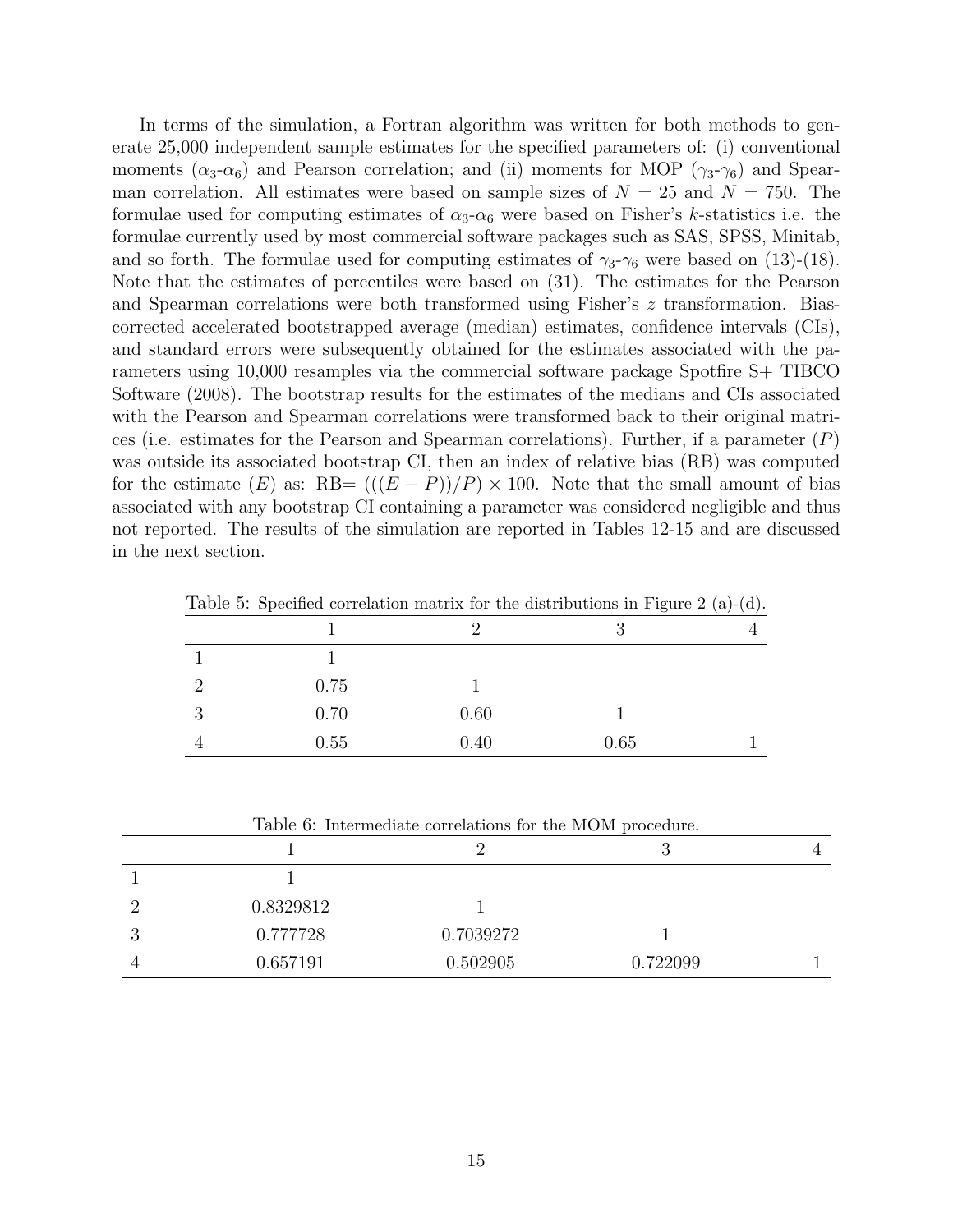|    | Table 1. Intermediate correlations for the MOT procedure $(N = 20)$ . |             |             |   |  |  |  |  |
|----|-----------------------------------------------------------------------|-------------|-------------|---|--|--|--|--|
|    |                                                                       |             | ◡           | 4 |  |  |  |  |
|    |                                                                       |             |             |   |  |  |  |  |
|    | 0.787157463                                                           |             |             |   |  |  |  |  |
| J. | 0.738500867                                                           | 0.638650356 |             |   |  |  |  |  |
|    | 0.587658483                                                           | 0.431321177 | 0.688961108 |   |  |  |  |  |

Table 7: Intermediate correlations for the MOP procedure  $(N - 25)$ .

Table 8: Intermediate correlations for the MOP procedure  $(N = 750)$ .

|    |             |             | ್ರ          | 4 |
|----|-------------|-------------|-------------|---|
|    |             |             |             |   |
|    | 0.766121007 |             |             |   |
| IJ | 0.717483143 | 0.618734137 |             |   |
|    | 0.568694702 | 0.41634356  | 0.668342174 |   |

Table 9: Cholesky decompositions for the MOM procedure.

| $a_{11} = 1$ | $a_{12} = 0.832981$ | $a_{13} = 0.777728$ | $a_{14} = 0.657191$  |
|--------------|---------------------|---------------------|----------------------|
|              | $a_{22} = 0.553301$ | $a_{23} = 0.101381$ | $a_{24} = -0.080467$ |
|              |                     | $a_{33} = 0.620372$ | $a_{34} = 0.353242$  |
|              |                     |                     | $a_{44} = 0.660943$  |

Table 10: Cholesky decompositions for the MOP procedure  $(N = 25)$ .

| $a_{11} = 1$ | $a_{12} = 0.787157$ | $a_{13} = 0.738501$ | $a_{14} = 0.587658$  |
|--------------|---------------------|---------------------|----------------------|
|              | $a_{22}=0.616752$   | $a_{23} = 0.092961$ | $a_{24} = -0.050683$ |
|              |                     | $a_{33} = 0.667813$ | $a_{34} = 0.388861$  |
|              |                     |                     | $a_{44} = 0.707726$  |

Table 11: Cholesky decompositions for the MOP procedure  $(N = 750)$ .

| $a_{11} = 1$ | $a_{12} = 0.766121$ | $a_{13} = 0.717483$  | $a_{14} = 0.568695$   |
|--------------|---------------------|----------------------|-----------------------|
|              | $a_{22} = 0.642696$ | $a_{23} = 0.107446$  | $a_{24} = -0.0301004$ |
|              |                     | $a_{33} = 0.6882394$ | $a_{34} = 0.382930$   |
|              |                     |                      | $a_{44} = 0.727355$   |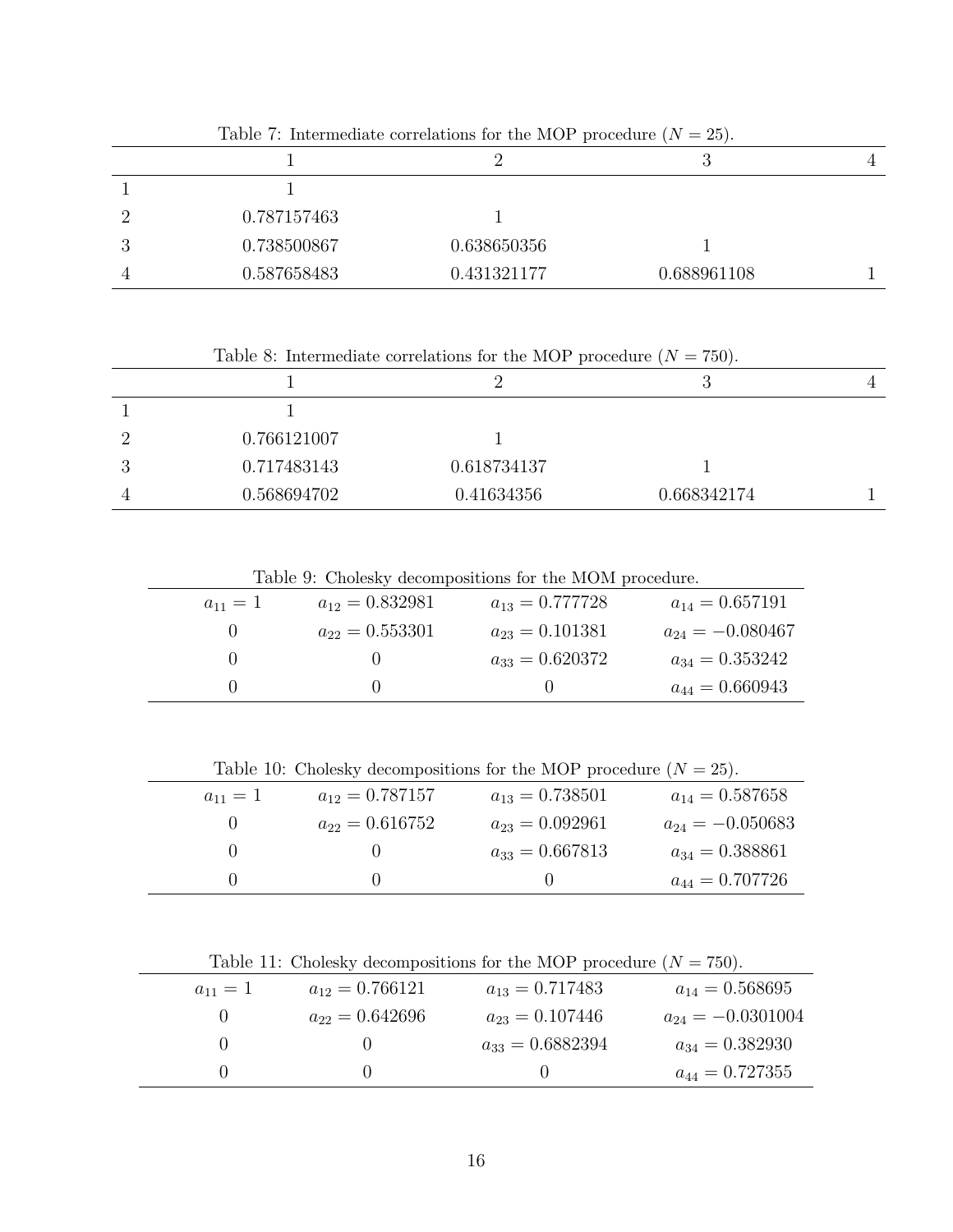| Dist           |            | Parameter      | 95\% Bootstrap CI<br>Estimate<br>Standard Error |        | Relative Bias % | Relative SE % |            |        |
|----------------|------------|----------------|-------------------------------------------------|--------|-----------------|---------------|------------|--------|
|                | $\alpha_3$ | $\theta$       | 0.0044                                          | 0.0030 | $-0.0010$       | 0.0104        |            |        |
| $\mathbf{1}$   | $\alpha_4$ | $\theta$       | 0.0018                                          | 0.0058 | $-0.0089$       | 0.0139        |            |        |
|                | $\alpha_5$ | $\theta$       | $-0.0087$                                       | 0.0132 | $-0.0340$       | 0.0173        |            |        |
|                | $\alpha_6$ | $\theta$       | $-0.0415$                                       | 0.0353 | $-0.1107$       | 0.0270        |            |        |
|                | $\alpha_3$ | $\theta$       | 0.0110                                          | 0.0101 | $-0.0071$       | 0.0329        |            |        |
| $\overline{2}$ | $\alpha_4$ | $25\,$         | 4.4700                                          | 0.0273 | 4.4137          | 4.5210        | $-82.1200$ | 0.6096 |
|                | $\alpha_5$ | $\theta$       | 0.0173                                          | 0.1441 | $-0.1030$       | 0.4631        |            |        |
|                | $\alpha_6$ | 6000           | 38.1600                                         | 0.5528 | 37.0926         | 39.2513       | $-99.3640$ | 1.4486 |
|                | $\alpha_3$ | $\overline{2}$ | 1.5440                                          | 0.0052 | 1.5337          | 1.5541        | $-22.8000$ | 0.3381 |
| 3              | $\alpha_4$ | 7              | 3.3490                                          | 0.0224 | 3.3029          | 3.3905        | $-52.1571$ | 0.6677 |
|                | $\alpha_5$ | 20             | 5.7420                                          | 0.0962 | 5.5600          | 5.9334        | $-71.2900$ | 1.6759 |
|                | $\alpha_6$ | 150            | 10.9600                                         | 0.3819 | 10.2336         | 11.7427       | $-92.6933$ | 3.4845 |
|                | $\alpha_3$ | 3              | 1.7390                                          | 0.0080 | 1.7232          | 1.7547        | $-42.0333$ | 0.4585 |
| $\overline{4}$ | $\alpha_4$ | 21             | 5.6180                                          | 0.0303 | 5.5613          | 5.6809        | $-73.2476$ | 0.5399 |
|                | $\alpha_5$ | 150            | 12.2400                                         | 0.1583 | 11.8814         | 12.5125       | $-91.8400$ | 1.2933 |
|                | $\alpha_6$ | 2000           | 42.3800                                         | 0.6683 | 41.1088         | 43.7196       | $-97.8810$ | 1.5769 |

Table 12: Skew  $(\alpha_3)$ , Kurtosis  $(\alpha_4)$ , fifth order  $(\alpha_5)$ , sixth order  $(\alpha_6)$  results for the MOM procedure  $(N = 25).$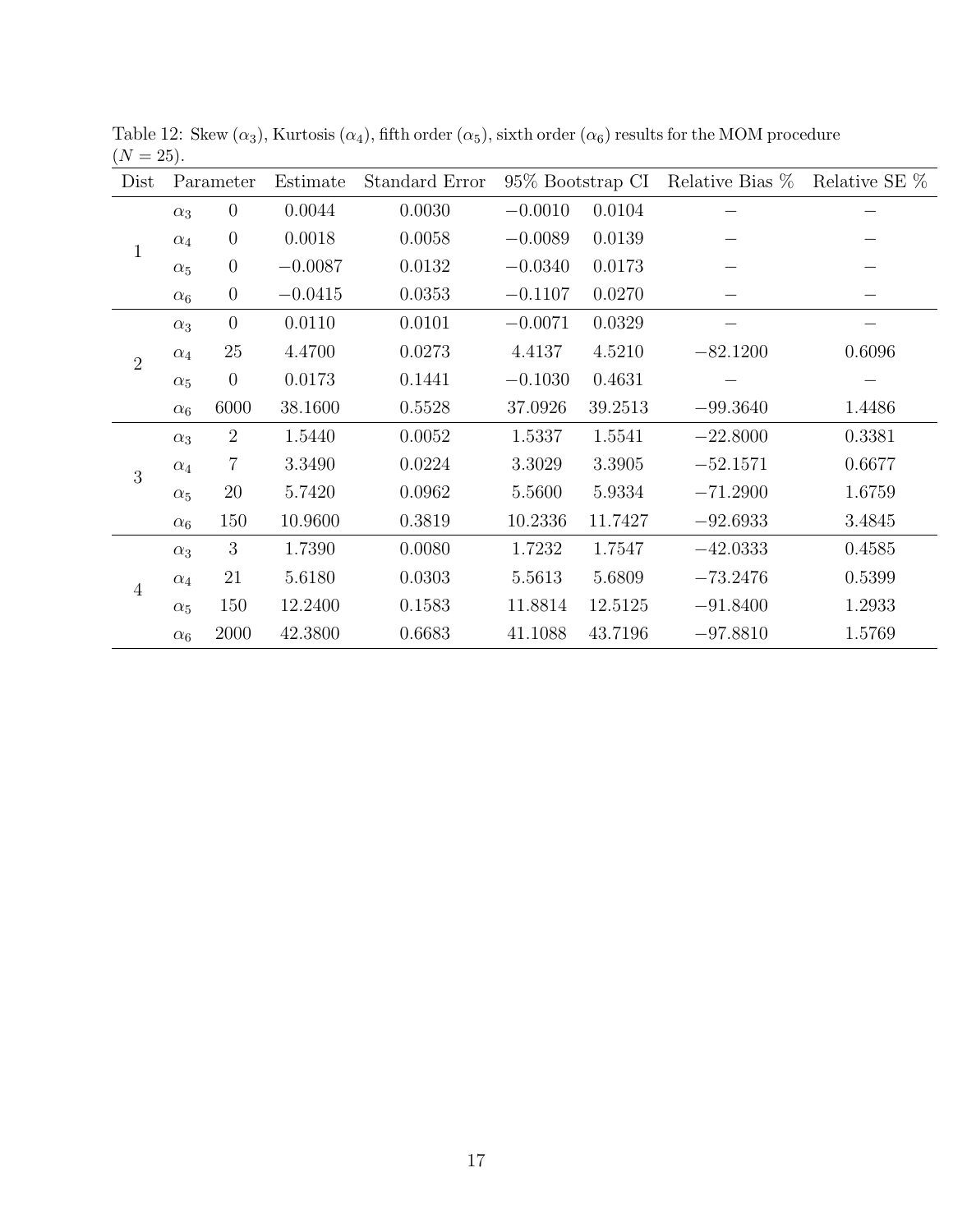| Dist           | Parameter  |                | Estimate  | Standard Error |           | 95\% Bootstrap CI | Relative Bias % | Relative SE % |
|----------------|------------|----------------|-----------|----------------|-----------|-------------------|-----------------|---------------|
|                | $\alpha_3$ | $\overline{0}$ | 0.0000    | 0.0006         | $-0.0012$ | 0.0010            |                 |               |
| $\mathbf{1}$   | $\alpha_4$ | $\overline{0}$ | $-0.0005$ | 0.0011         | $-0.0029$ | 0.0016            |                 |               |
|                | $\alpha_5$ | $\theta$       | 0.0013    | 0.0025         | $-0.0035$ | 0.0063            |                 |               |
|                | $\alpha_6$ | $\overline{0}$ | $-0.0074$ | 0.0061         | $-0.0189$ | 0.0052            |                 |               |
|                | $\alpha_3$ | $\overline{0}$ | 0.0090    | 0.0100         | $-0.0092$ | 0.0295            |                 |               |
| $\overline{2}$ | $\alpha_4$ | 25             | 18.61     | 0.1145         | 18.3819   | 18.8304           | $-25.5600$      | 0.6153        |
|                | $\alpha_5$ | $\overline{0}$ | 1.4340    | 2.1510         | $-2.7690$ | 5.5213            |                 |               |
|                | $\alpha_6$ | 6000           | 1709      | 37.54          | 1638.34   | 1785.575          | $-71.5167$      | 2.1966        |
|                | $\alpha_3$ | $\overline{2}$ | 1.981     | 0.0023         | 1.9769    | 1.9857            | $-0.9500$       | 0.1143        |
| 3              | $\alpha_4$ | $\overline{7}$ | 6.697     | 0.0176         | 0.0176    | 6.7340            | $-4.3286$       | 0.2631        |
|                | $\alpha_5$ | 20             | 19.97     | 0.1942         | 19.5671   | 20.3388           |                 |               |
|                | $\alpha_6$ | 150            | 109.6     | 2.3150         | 105.9363  | 115.3542          | $-26.9333$      | 2.1122        |
|                | $\alpha_3$ | 3              | 2.868     | 0.0059         | 2.8567    | 2.88              | $-4.4000$       | 0.2048        |
| $\overline{4}$ | $\alpha_4$ | 21             | 18.22     | 0.0763         | 18.0683   | 18.3680           | $-13.2381$      | 0.4190        |
|                | $\alpha_5$ | 150            | 110.5     | 1.2480         | 108.5032  | 113.0405          | $-26.3333$      | 1.1294        |
|                | $\alpha_6$ | 2000           | 1140      | 20.5200        | 1101.571  | 1181.889          | $-43.0000$      | 1.8000        |

Table 13: Skew  $(\alpha_3)$ , Kurtosis  $(\alpha_4)$ , fifth order  $(\alpha_5)$ , sixth order  $(\alpha_6)$  results for the MOM procedure  $(N = 750).$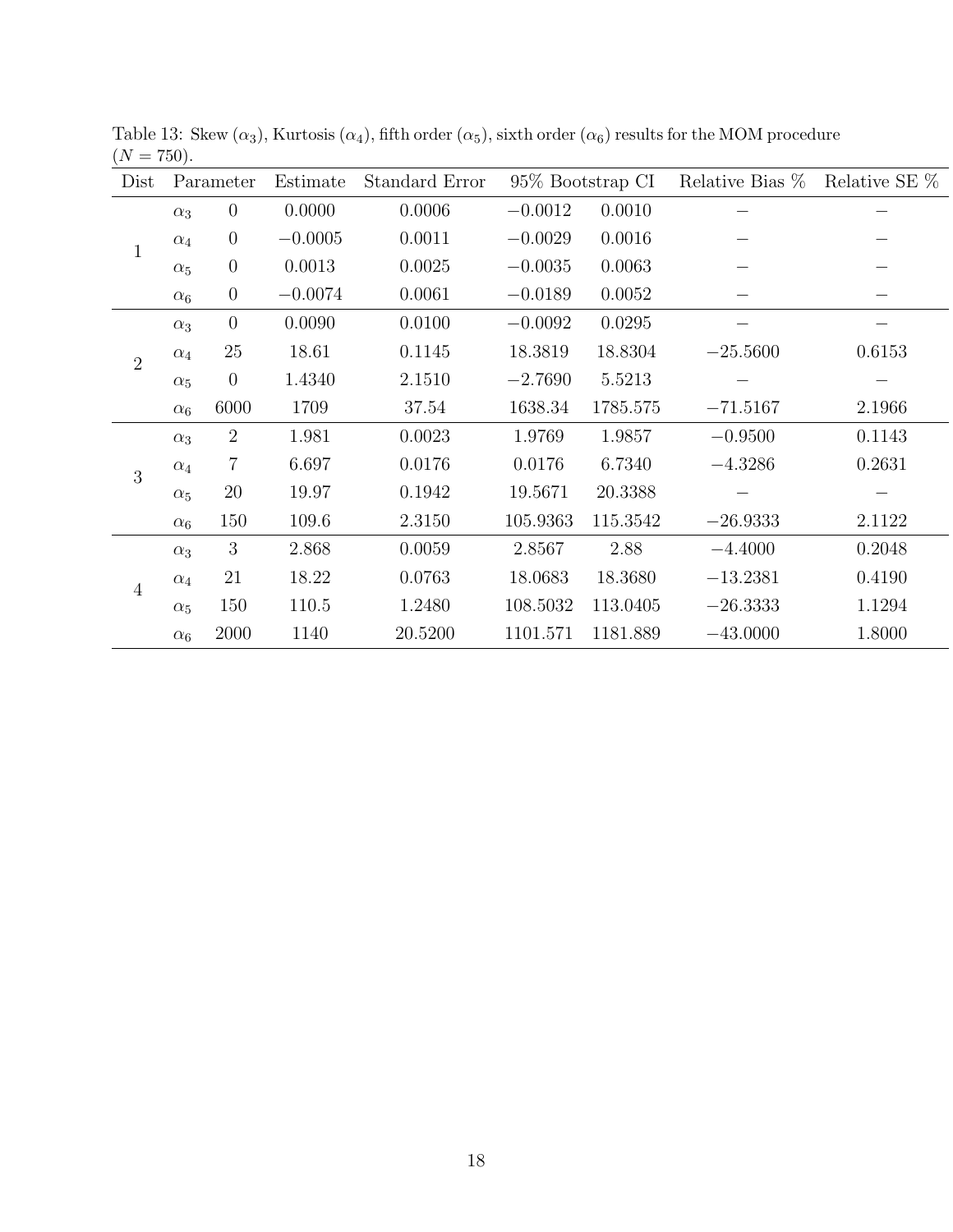| Dist           | Parameter  |              | Estimate | SE     |        |        | 95% Bootstrap CI Relative Bias % Relative SE % |        |
|----------------|------------|--------------|----------|--------|--------|--------|------------------------------------------------|--------|
|                | $\gamma_3$ | 1            | 0.9962   | 0.0057 | 0.9846 | 1.0075 |                                                |        |
| $\mathbf{1}$   | $\gamma_4$ | 0.607626     | 0.6155   | 0.0012 | 0.6132 | 0.6180 | 1.2959                                         | 0.1955 |
|                | $\gamma_5$ | $\mathbf{1}$ | 0.9978   | 0.0034 | 0.9911 | 1.0044 |                                                |        |
|                | $\gamma_6$ | 0.526307     | 0.5294   | 0.0008 | 0.5281 | 0.5311 | 0.5877                                         | 0.1500 |
|                | $\gamma_3$ | $\mathbf{1}$ | 1.0000   | 0.0050 | 0.9903 | 1.0097 |                                                |        |
| $\overline{2}$ | $\gamma_4$ | 0.575777     | 0.5837   | 0.0012 | 0.5815 | 0.5864 | 1.3761                                         | 0.2118 |
|                | $\gamma_5$ | $\mathbf{1}$ | 0.9913   | 0.0046 | 0.9822 | 1.0006 |                                                |        |
|                | $\gamma_6$ | 0.388174     | 0.3981   | 0.0009 | 0.3964 | 0.3999 | 2.5571                                         | 0.2301 |
|                | $\gamma_3$ | 1.802370     | 1.8120   | 0.0093 | 1.7930 | 1.8301 |                                                |        |
| 3              | $\gamma_4$ | 0.595945     | 0.6051   | 0.0012 | 0.6075 | 0.6075 | 1.5362                                         | 0.1991 |
|                | $\gamma_5$ | 0.277596     | 0.2781   | 0.0010 | 0.2762 | 0.2800 |                                                |        |
|                | $\gamma_6$ | 0.465715     | 0.4745   | 0.0011 | 0.4723 | 0.4767 | 1.8863                                         | 0.2310 |
|                | $\gamma_3$ | 2.38664      | 2.3680   | 0.0121 | 2.3440 | 2.3914 |                                                |        |
| $\overline{4}$ | $\gamma_4$ | 0.569775     | 0.5830   | 0.0012 | 0.5807 | 0.5807 | 2.3211                                         | 0.2063 |
|                | $\gamma_5$ | 0.216156     | 0.2159   | 0.0009 | 0.2139 | 0.2176 |                                                |        |
|                | $\gamma_6$ | 0.375103     | 0.3828   | 0.0011 | 0.3809 | 0.3850 | 2.0520                                         | 0.2861 |

Table 14: Left-right tail-weight ratio ( $\gamma_3$ ) and tail-weight factor ( $\gamma_4$ ), fifth order ( $\gamma_5$ ), sixth order  $(\gamma_6)$  results for the MOP procedure  $(N = 25)$ .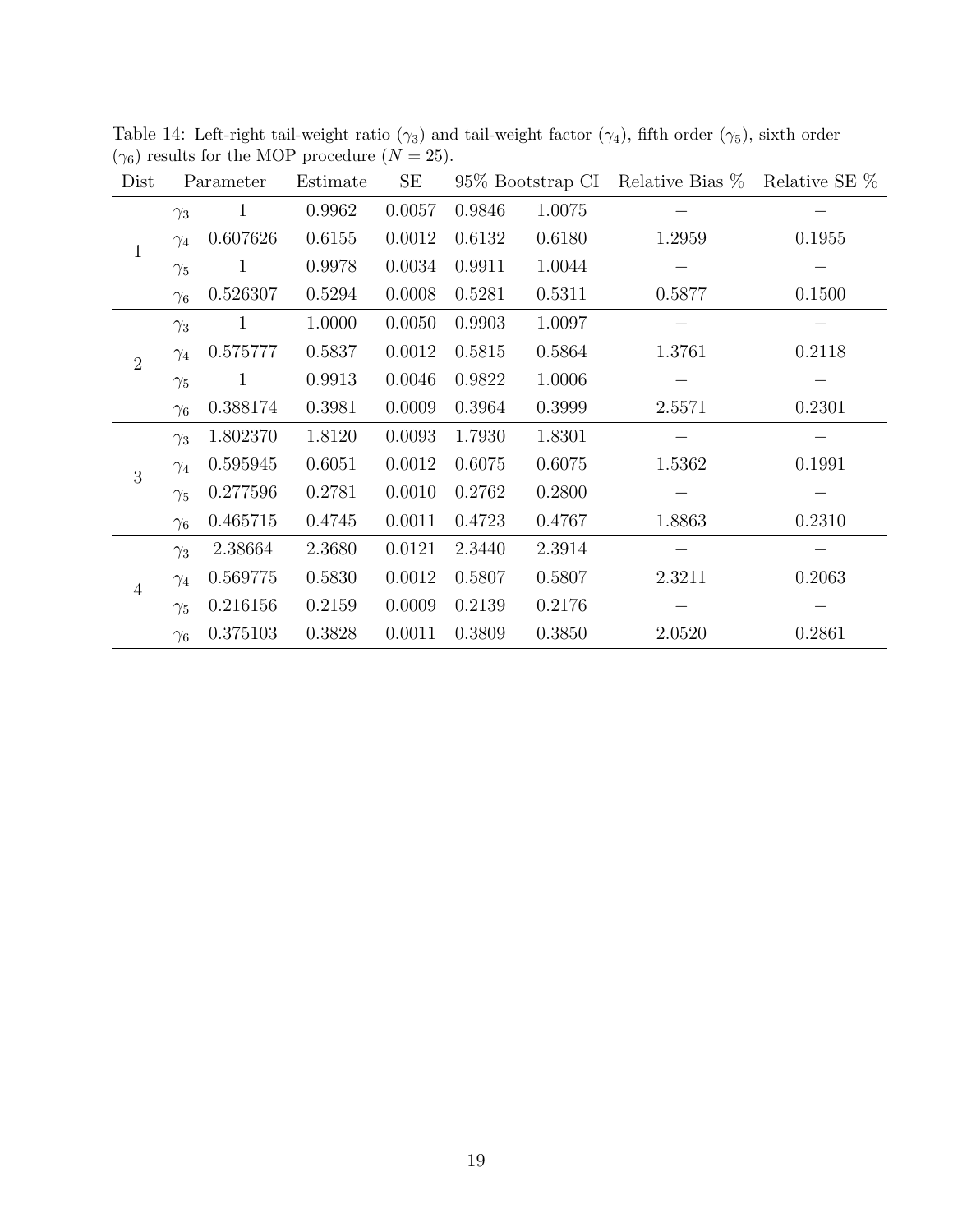| Dist           | Parameter  |              | Estimate | $\rm SE$ |        | 95\% Bootstrap CI | Relative Bias % | Relative SE % |
|----------------|------------|--------------|----------|----------|--------|-------------------|-----------------|---------------|
|                | $\gamma_3$ | $\mathbf{1}$ | 0.9998   | 0.0009   | 0.0009 | 1.0016            |                 |               |
| $\mathbf{1}$   | $\gamma_4$ | 0.607626     | 0.6078   | 0.0002   | 0.6074 | 0.6082            |                 |               |
|                | $\gamma_5$ | $\mathbf 1$  | 1.0000   | 0.0005   | 0.9992 | 1.0014            |                 |               |
|                | $\gamma_6$ | 0.526307     | 0.5264   | 0.0002   | 0.5261 | 0.5267            |                 |               |
|                | $\gamma_3$ | $\mathbf{1}$ | 1.0000   | 0.0010   | 0.9982 | 1.0019            |                 |               |
| $\overline{2}$ | $\gamma_4$ | 0.575777     | 0.5764   | 0.0002   | 0.5759 | 0.5769            | 0.1082          | 0.0404        |
|                | $\gamma_5$ | $\mathbf{1}$ | 1.0000   | 0.0009   | 0.9982 | 1.0018            |                 |               |
|                | $\gamma_6$ | 0.388174     | 0.3886   | 0.0002   | 0.3882 | 0.3890            | 0.1097          | 0.0456        |
|                | $\gamma_3$ | 1.802370     | 1.8050   | 0.0018   | 1.8016 | 1.8085            |                 |               |
| 3              | $\gamma_4$ | 0.595945     | 0.5963   | 0.0002   | 0.5958 | 0.5968            |                 |               |
|                | $\gamma_5$ | 0.277596     | 0.2776   | 0.0002   | 0.2771 | 0.2780            |                 |               |
|                | $\gamma_6$ | 0.465715     | 0.4659   | 0.0002   | 0.4655 | 0.4663            |                 |               |
|                | $\gamma_3$ | 2.38664      | 2.3870   | 0.0027   | 2.3824 | 2.3926            |                 |               |
| $\overline{4}$ | $\gamma_4$ | 0.569775     | 0.5701   | 0.0002   | 0.5696 | 0.5705            |                 |               |
|                | $\gamma_5$ | 0.216156     | 0.2162   | 0.0002   | 0.2158 | 0.2165            |                 |               |
|                | $\gamma_6$ | 0.375103     | 0.3758   | 0.0002   | 0.3755 | 0.3763            | 0.1858          | 0.0550        |

Table 15: Left-right tail-weight ratio ( $\gamma_3$ ) and tail-weight factor ( $\gamma_4$ ), fifth order ( $\gamma_5$ ), sixth order  $(\gamma_6)$  results for the MOP procedure  $(N = 750)$ .

Table 16: Pearson correlation (Corr) results for the MOM procedure  $(N = 25)$ .

| Corr Parameter | Estimate | SE     |        |        | 95% Bootstrap CI Relative Bias % Relative SE |        |
|----------------|----------|--------|--------|--------|----------------------------------------------|--------|
| 0.75           | 0.7954   | 0.0012 | 0.7944 | 0.7961 | 6.0551                                       | 0.1507 |
| 0.7            | 0.7222   | 0.0012 | 0.7210 | 0.7233 | 3.1695                                       | 0.1666 |
| 0.55           | 0.5911   | 0.0013 | 0.5894 | 0.5926 | 7.4662                                       | 0.2118 |
| 0.6            | 0.6411   | 0.0016 | 0.6392 | 0.6429 | 6.8462                                       | 0.2469 |
| 0.4            | 0.4469   | 0.0016 | 0.4444 | 0.4494 | 11.7210                                      | 0.3565 |
| 0.65           | 0.6876   | 0.0020 | 0.6855 | 0.6896 | 5.7774                                       | 0.2870 |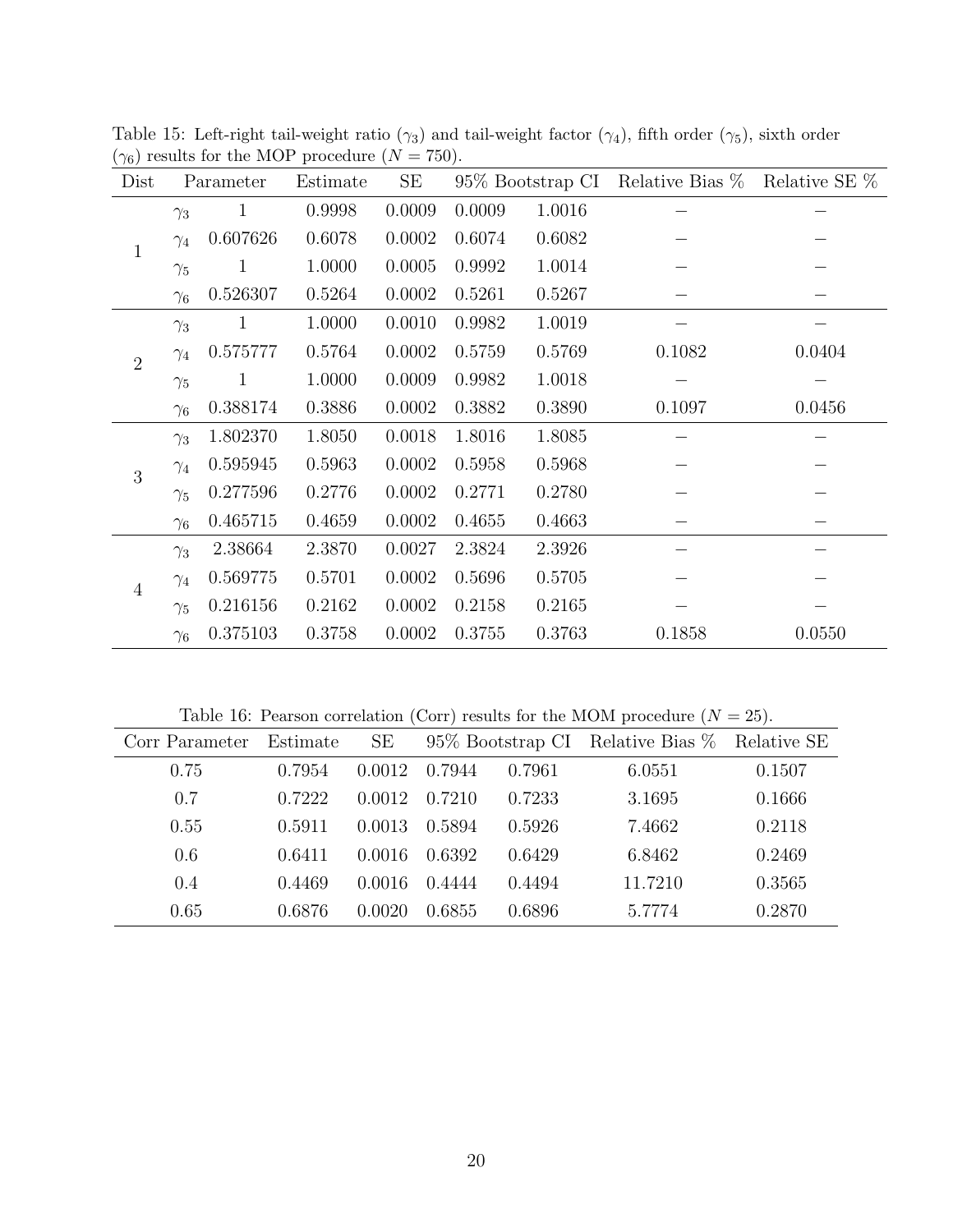| Corr Parameter | Estimate | <b>SE</b> |        |        | 95\% Bootstrap CI Relative Bias $\%$ | Relative SE |
|----------------|----------|-----------|--------|--------|--------------------------------------|-------------|
| 0.75           | 0.7544   | 0.0003    | 0.7542 | 0.7548 | 0.5930                               | 0.0446      |
| 0.7            | 0.7007   | 0.0002    | 0.7005 | 0.7009 | 0.1019                               | 0.0307      |
| 0.55           | 0.5520   | 0.0002    | 0.5517 | 0.5523 | 0.3569                               | 0.0420      |
| 0.6            | 0.6028   | 0.0003    | 0.6024 | 0.6032 | 0.4631                               | 0.0547      |
| 0.4            | 0.4024   | 0.0003    | 0.4019 | 0.4029 | 0.5980                               | 0.0819      |
| 0.65           | 0.6518   | 0.0004    | 0.6514 | 0.6523 | 0.2838                               | 0.0572      |

Table 17: Pearson correlation (Corr) results for the MOM procedure  $(N = 750)$ .

Table 18: Spearman correlation (Corr) results for the MOP procedure  $(N = 25)$ .

| Corr Parameter | Estimate | SE     | 95% Bootstrap CI Relative Bias % Relative SE |        |        |        |
|----------------|----------|--------|----------------------------------------------|--------|--------|--------|
| 0.75           | 0.7653   | 0.0018 | 0.7646                                       | 0.7677 | 2.0464 | 0.2398 |
| 0.7            | 0.7143   | 0.0020 | 0.7131                                       | 0.7169 | 2.0422 | 0.2794 |
| 0.55           | 0.5652   | 0.0018 | 0.5638                                       | 0.5685 | 2.7585 | 0.3153 |
| 0.6            | 0.6152   | 0.0018 | 0.6138                                       | 0.6177 | 2.5287 | 0.2898 |
| 0.4            | 0.4121   | 0.0017 | 0.4100                                       | 0.4162 | 3.0171 | 0.4208 |
| 0.65           | 0.6655   | 0.0016 | 0.6632                                       | 0.6669 | 2.3913 | 0.2469 |

Table 19: Spearman correlation (Corr) results for the MOP procedure  $(N = 750)$ .

| Corr Parameter | Estimate | SE     | 95% Bootstrap CI Relative Bias % Relative SE |        |        |        |
|----------------|----------|--------|----------------------------------------------|--------|--------|--------|
| 0.75           | 0.7502   | 0.0003 | 0.7500                                       | 0.7505 |        |        |
| 0.7            | 0.7004   | 0.0003 | 0.7000                                       | 0.7007 | 0.0509 | 0.0460 |
| 0.55           | 0.5503   | 0.0003 | 0.5498                                       | 0.5508 |        |        |
| 0.6            | 0.6002   | 0.0003 | 0.5998                                       | 0.6006 |        |        |
| 0.4            | 0.3996   | 0.0003 | 0.3991                                       | 0.4001 |        |        |
| 0.65           | 0.6503   | 0.0003 | 0.6500                                       | 0.6507 |        |        |

## 5.2 Discussion and conclusion

One of the advantages that the MOP has over the MOM is that it is far less biased when sampling is from distributions with more severe departures from normality. Moreover, inspection of the simulation results in Tables 12-15 clearly indicate this conclusion. Specifically, the superiority that the MOP estimates  $(\gamma_3-\gamma_6)$  have over their corresponding MOM counterparts  $(\alpha_3-\alpha_6)$ . For example, with samples size of  $N=25$ , the estimates of skew, kurtosis, fifth and sixth moments for Distribution 4 (heavy-skewed and heavy-tailed) were, on average, 42.03% and 73.425%, 91.84%, and 97.88% below their associated population parameters, whereas the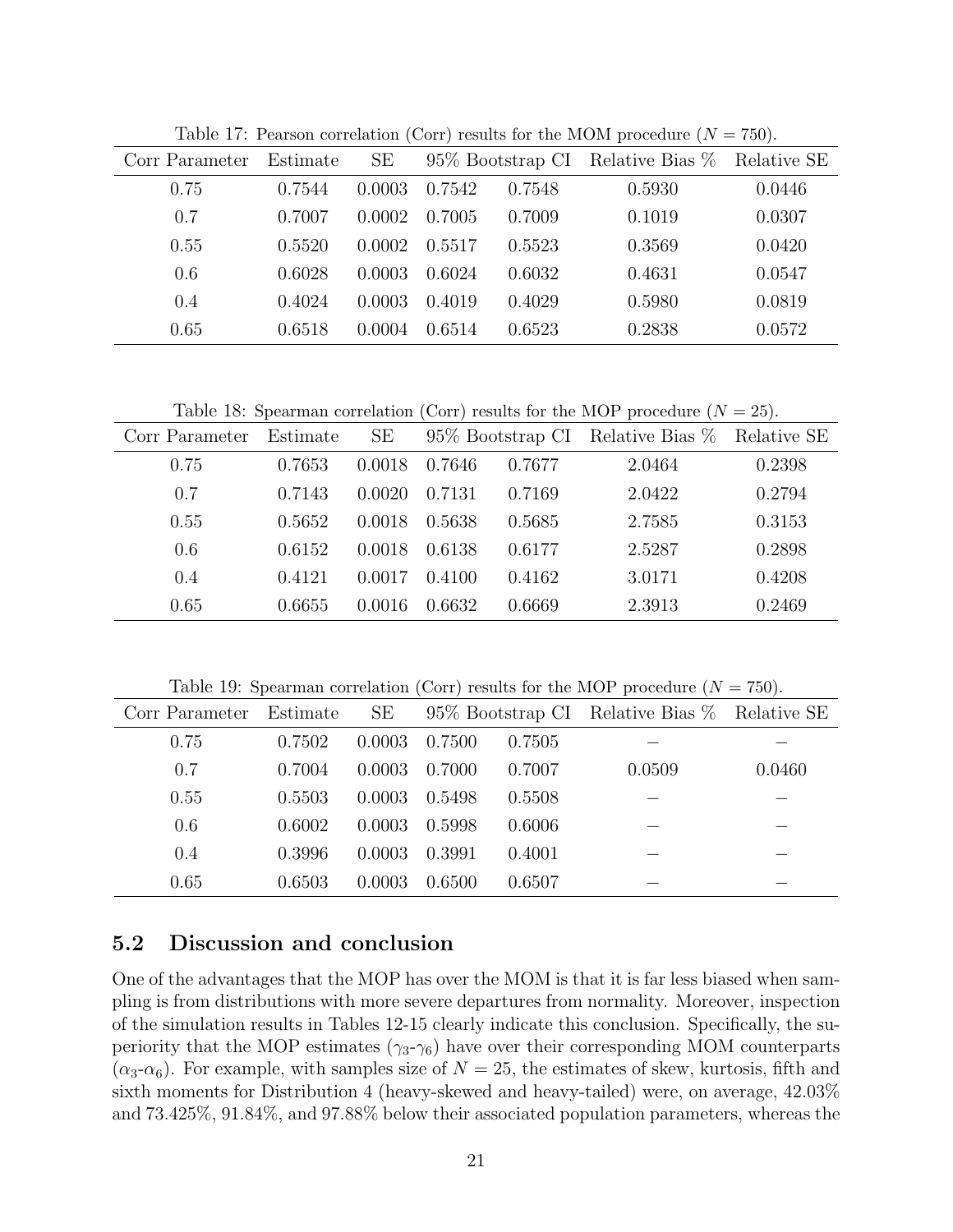estimates of  $\gamma_2$  and  $\gamma_4$  were 2.32% and 2.05% over their respective parameters. Tables 12-15 also show that  $\gamma_3-\gamma_6$  are more efficient estimators as their relative standard errors RSE =  $(\text{standard error/estimate}) \times 100$  are considerably smaller than the MOM estimators of skew and kurtosis. Presented in Tables 16-19 are the results associated with the conventional Pearson and the Spearman correlations. Overall inspection of these tables indicates that the Spearman correlation is superior to the Pearson correlation in terms of RB.

In summary, the proposed MOP procedure is an attractive alternative to the traditional MOM procedure due to its distinct advantages when distributions with large departures from normality are used. In addition, it can generate distributions where the mean and/or the variance does not exist (e.g., Cauchy, t distribution with 1 or 2 degrees of freedom). Furthermore, in practice situations where only proportions or percentiles are provided to public, the MOP is more preferable than the MOM since the required moments for MOM are not available.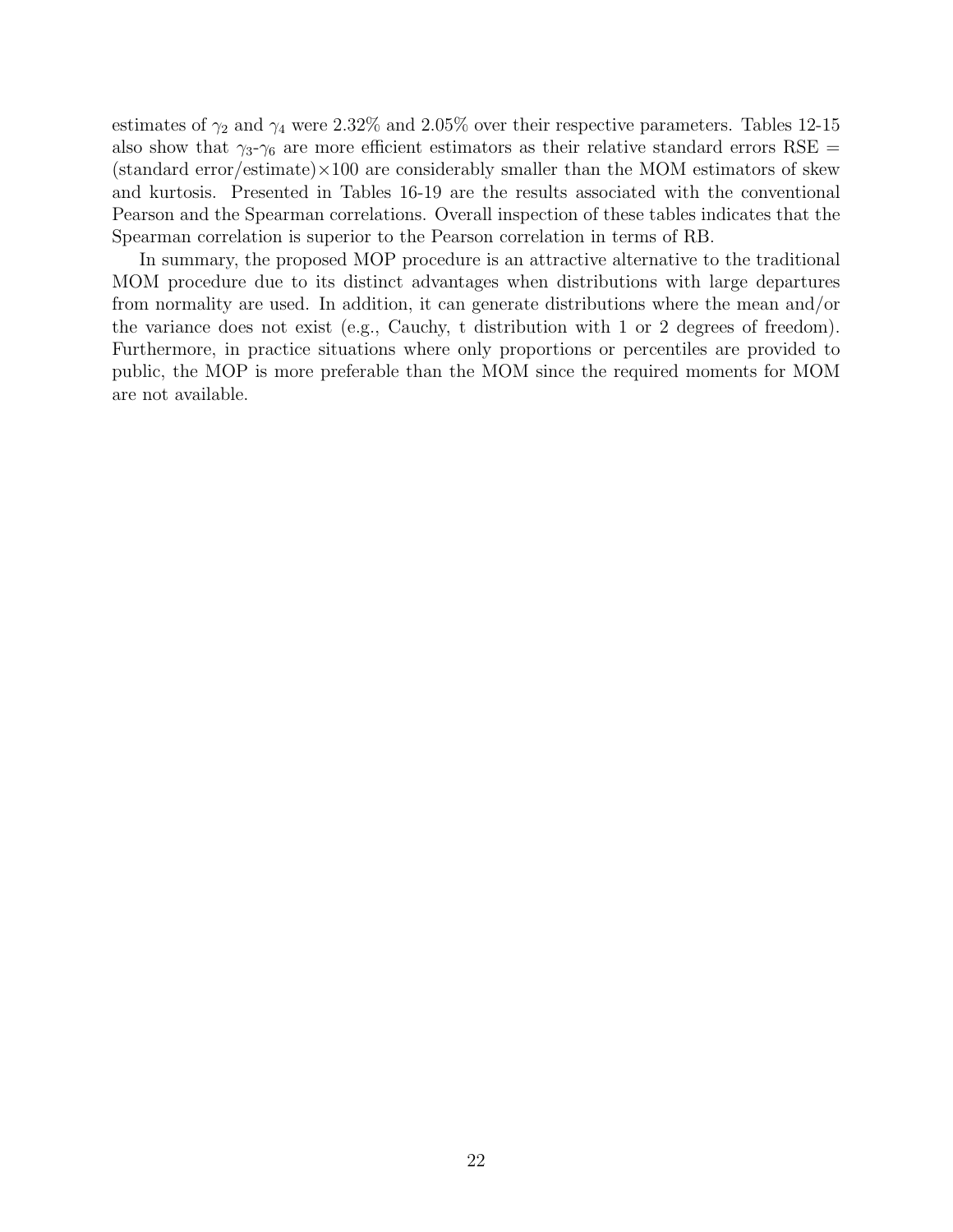#### References

- Affleck-Graves, J., & MacDonald, B. (1989). Nonnormalities and tests of asset pricing theories. Journal of Finance, 44 , 889-908.
- Benson, J., & Fleishman, J. A. (1994). The robustness of maximum likelihood and distribution-free estimators to non-normality in confirmatory factor analysis. Quality & Quantity, 28, 117-136.
- Berkovits, I., Hancock, G. R., & Nevitt, J. (2000). Bootstrap resampling approaches for repeated measure designs: Relative robustness to sphericity and normality violations. Educational and Psychological Measurement, 60 , 877-892.
- Dudewicz, E. J., & Karian, Z. A. (1999). Fitting the generalized lambda distribution (GLD) system by a method of percentiles, II: Tables. American Journal of Mathematical and Management Sciences, 19 , 1-73.
- Fleishman, A. I. (1978). A method for simulating non-normal distributions. Psychometrika, 43 , 521-532.
- Flora, D. B., & Curran, P. J. (2004). An empirical evaluation of alternative methods of estimation for confirmatory factor analysis with ordinal data. *Psychological Methods*,  $9,466-491.$
- Harwell, M., Stone, C. A., Hsu, T.-C., & Kirisci, L. (1996). Monte carlo studies in item response theory. Applied Psychological Measurement, 20 , 101-125.
- Hau, K.-T., & Marsh, H. W. (2004). The use of item parcels in structural equation modelling: Non-normal data and small sample sizes. The British Journal of Mathematical and Statistical Psychology, 57, 327-351.
- Headrick, T. C. (2010). Statistical simulation: Power method polynomials and other transformations. Chapman & Hall/CRC.
- Headrick, T. C. (2011). A characterization of power method transformations through Lmoments. *Journal of Probability and Statistics*, 2011, 22 pages.
- Headrick, T. C. (2014). Simulating univariate and multivariate non-normal distributions through the method of percentiles. Paper presented at the 79th International Meeting of the Psychometric Society, Madison, WI.
- Headrick, T. C., & Kowalchuk, R. K. (2007). The power method transformation: It's probability density function, distribution function, and its further use for fitting data. Journal of Statistical Computation and Simulation, 77 (3), 229-249.
- Headrick, T. C., Kowalchuk, R. K., & Sheng, Y. (2008). Parametric probability densities and distribution functions for the Tukey g-and-h transformations and their use for fitting data. Applied Mathematical Sciences, 2, 449-462.
- Headrick, T. C., & Pant, M. D. (2012a). Characterizing Tukey h and hh-distributions through L-moments and the L-correlation. ISRN Applied Mathematics, 2012, 20 pages.
- Headrick, T. C., & Pant, M. D. (2012b). On the order statistics of standard normal based power method distributions. ISRN Applied Mathematics, 2012 , 13 pages.
- Headrick, T. C., & Pant, M. D. (2012c). Simulating non-normal distributions with specified L-moments and L-correlations. Statistica Neerlandica, 66 , 422-441.
- Headrick, T. C., & Pant, M. D. (2013). A method for simulating Burr type III and type XII distributions through L-moments and L-correlations. ISRN Applied Mathematics,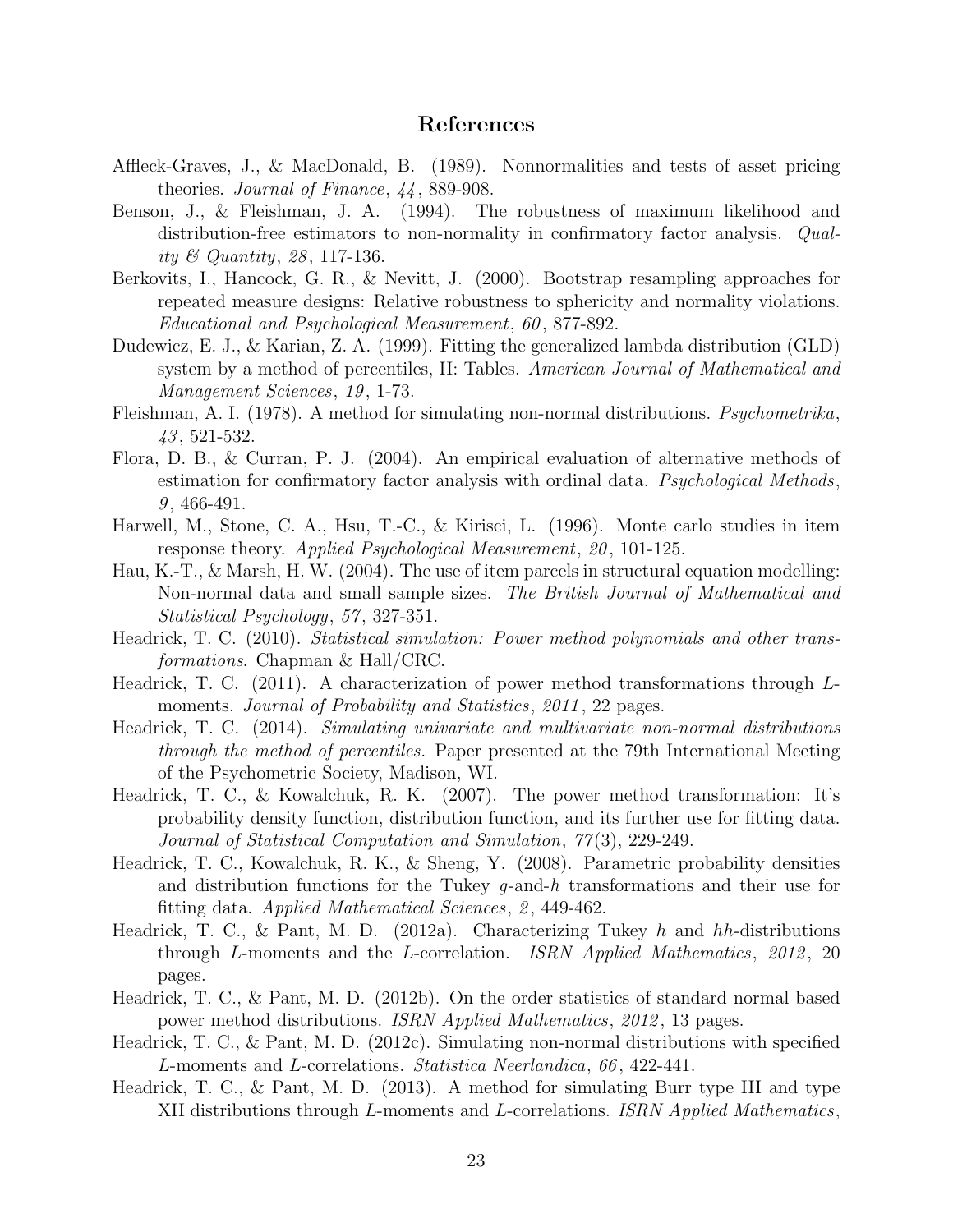2013, 14 pages.

- Henson, J. M., Reise, S. P., & Kim, K. H. (2007). Detecting mixtures from structural model differences using latent variable mixture modeling: A comparison of relative model fit statistics. Structural Equation Modeling, 14 , 202-226.
- Hess, G. D., & Iwata, S. (1997). Measuring and comparing business-cycle features. Journal of Business and Economic Statistics, 15 , 432-444.
- Hoaglin, D. C. (1983). *Encyclopedia of statistical sciences* (S. Kotz & N. L. Johnson, Eds.). New York: Wiley.
- Hoaglin, D. C., Mosteller, F., & Tukey, J. W. (1985). Summarizing shape numerically: The g-and-h distributions (D. C. Hoaglin, F. Mosteller, & J. W. Tukey, Eds.). New York: Wiley.
- Hodis, F. A., Headrick, T. C., & Sheng, Y. (2012). Power method distributions through conventional moments and L-moments. Applied Mathematical Sciences, 6 , 2159-2193.
- Hothorn, L., & Lehmacher, W. (2007). A simple testing procedure "control versus k treatments" for onesided ordered alternatives, with application in toxicology. Biometrical Journal, 33, 179-189.
- IBM Corp. (2011). IBM SPSS Statistics for Windows, version 20.0. Armonk, NY: IBM Corp.
- Johnson, N., Kotz, S., & Balakrishnan, N. (1994). Continuous univariate distributions. John Wiley, New York.
- Karian, Z. A., & Dudewicz, E. J. (2003). Comparison of GLD fitting methods: Superiority of percentile fits to moments in  $L^2$  norm. Journal of the Iranian Statistical Society, 2, 171-187.
- Karian, Z. A., & Dudewicz, E. J. (2011). Handbook of fitting statistical distributons with R. Chapman & Hall.
- Kirisci, L., Hsu, T.-C., & Yu, L. (2001). Robustness of item parameter estimation programs to assumptions of unidimensionality and normality. Applied Psychological Measurement, 25, 146-162.
- Koran, J., Headrick, T. C., & Kuo, T.-C. (2015). Simulating univariate and multivariate nonnormal distributions through the method of percentiles. *Multivariate Behavioral*  $Research, 0, 1-17.$
- Kowalchuk, R. K., & Headrick, T. C. (2010). Simulating multivariate  $q$ -and-h distributions. British Journal of Mathematical and Statistical Psychology, 63 , 63-74.
- Kuo, T.-C., & Headrick, T. C. (2014). Simulating univariate and multivariate Tukey g-andh distributions based on the method of percentiles. ISRN Probability and Statistics, 2014, 10 pages.
- Lix, L. M., & Fouladi, R. T. (2007). Robust step-down tests for multivariate independent group designs. British Journal of Mathematical and Statistical Psychology, 60 , 245- 265.
- Mahul, O. (2003). Hedging price risk in the presence of crop yield and revenue insurance. European Review of Agricultural Economics, 30 , 217-239.
- Moran, P. A. P. (1948). Rank correlation and product-moment correlation. *Biometrika*, 35, 203-206.
- Steinley, D., & Henson, R. (2005). OCLUS: an analyticmethod for generating clusterswith known overlap. Journal of Classification, 22 , 221-250.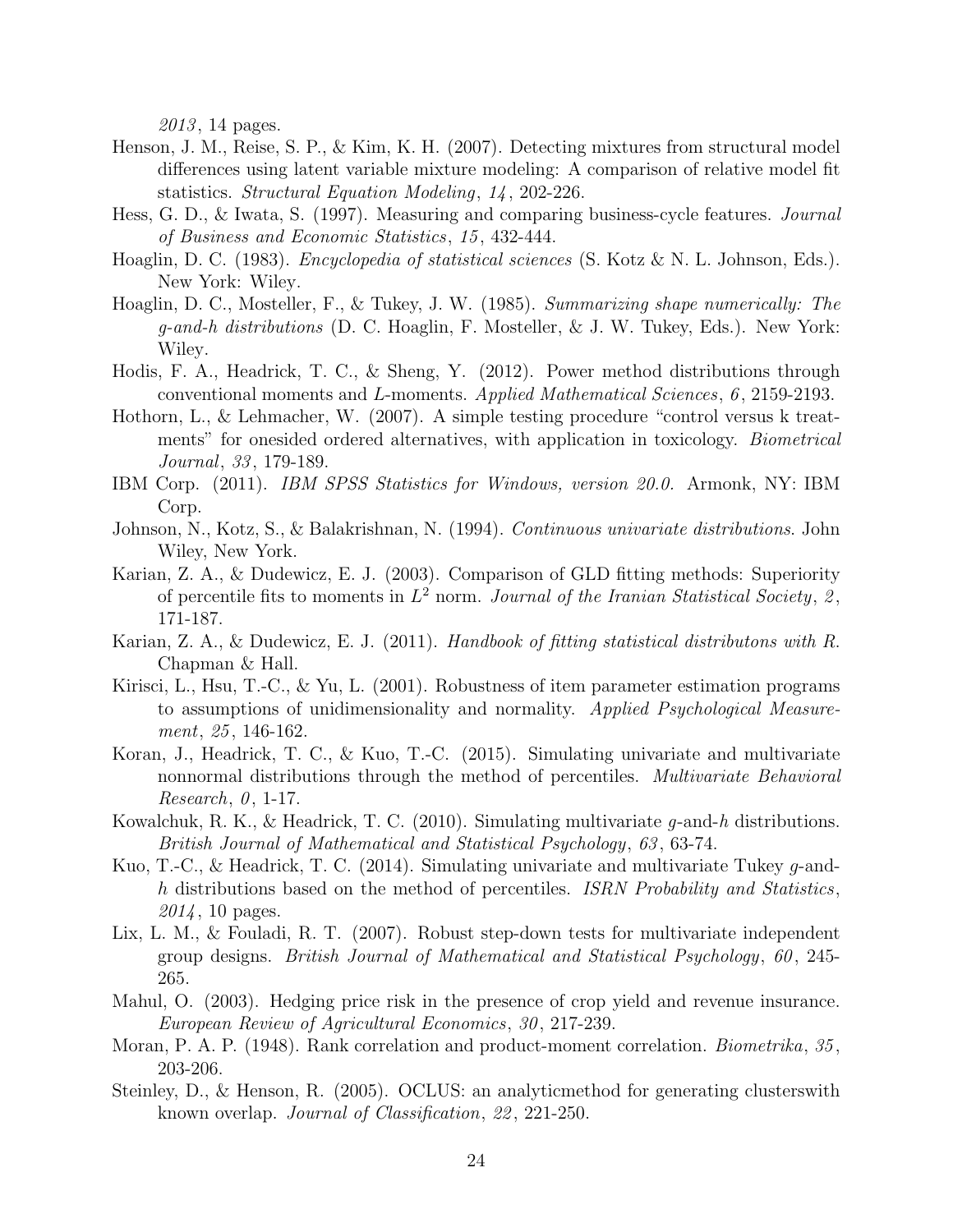Stone, C. A. (2003). Empirical power and type I error rates for an IRT fit statistic that considers the precision of ability estimates. Educational and Psychological Measurement, 63 , 566-583.

TIBCO Software. (2008). TIBCO Spotfire S+ 8.1 for Windows. Palo Alto, Calif, USA.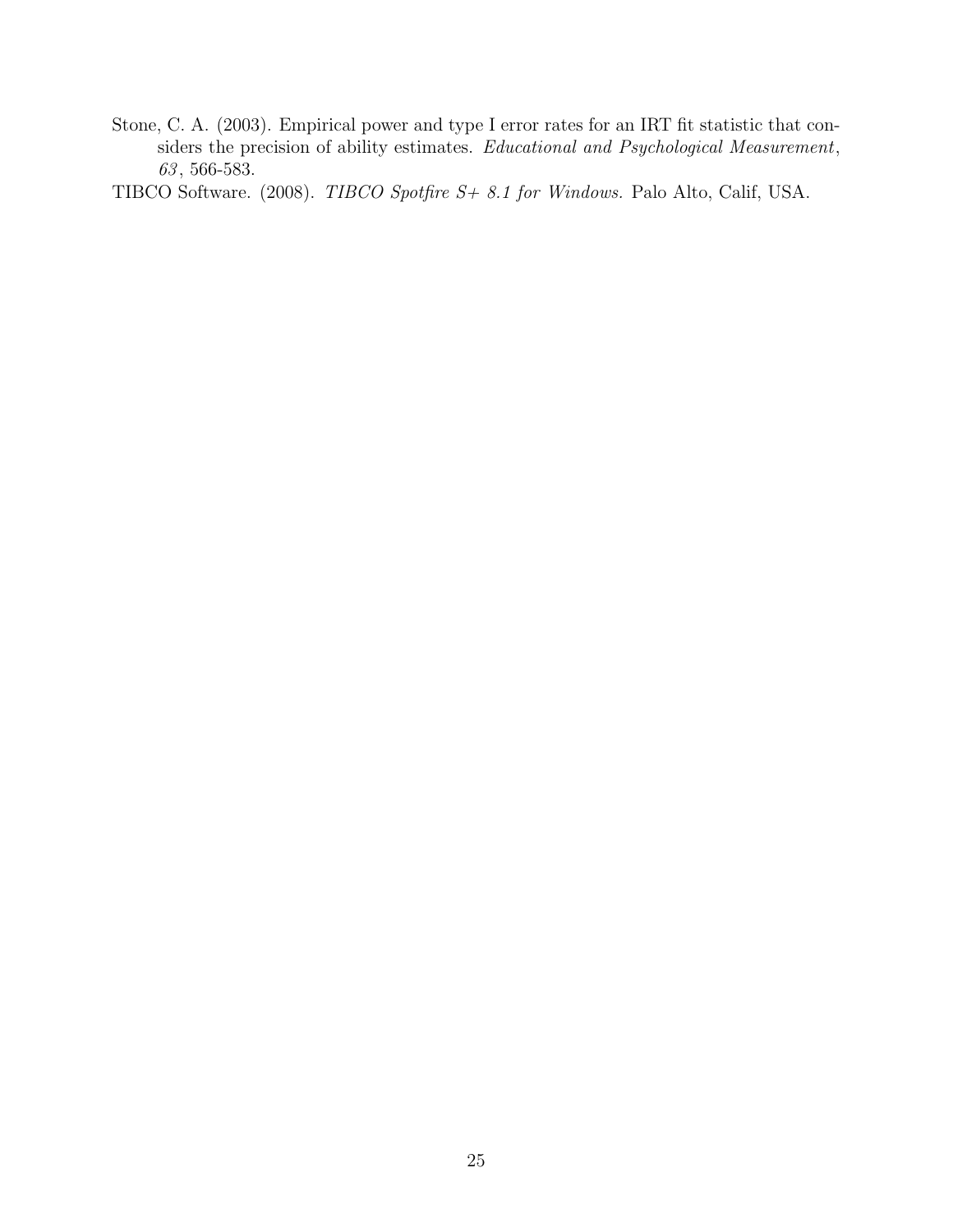## The system of equations of  $\alpha_1−\alpha_6$  given by Headrick and Kowalchuk (2007), Eqs. (A9)-(A12)

$$
\begin{array}{ll} \alpha_1 = c_1 + c_3 + 3c_5 & (37) \\ \alpha_2 = c_1^2 + c_2^2 + 2c_1(c_3 + 3c_5) + 6c_2(c_4 + 5c_6) + 3(c_3^2 + 10c_3c_5 + 5(c_4^2 + 7c_5^2 + 14c_4c_6 + 63c_6^2)) & (38) \\ \alpha_3 = c_1^3 + 3c_4^2(c_3 + 3c_5) + 3c_1(c_2^2 + 6c_2(c_4 + 5c_6) + 3(c_3^2 + 10c_3c_5 + 5(c_4^2 + 7c_5^2 + 14c_4c_6 + 63c_6^2))) & (39) \\ \alpha_4 = c_1^4 + 4c_1^3(c_3 + 5c_5) + 30c_2(c_3(c_4 + 7c_6) + 7c_5(c_4 + 9c_6)) & (39) \\ \alpha_4 = c_1^4 + 4c_1^3(c_3 + 5c_5) + 30c_2(c_3(c_4 + 7c_6) + 7c_5(c_4 + 9c_6)) & (39) \\ \alpha_4 = c_1^4 + 4c_1^3(c_3 + 3c_5) + 30c_2(c_3(c_4 + 7c_6) + 7c_5(c_4 + 9c_6)) & (39) \\ \alpha_5 = c_1^5 + 3c_1^3c_5 + 21c_3(c_1^2 + 9c_5^2 + 18c_4c_6 + 99c_6^2) + 63c_5(3c_4^2 + 11c_5^2 + 66c_4c_6 + 429c_6^2))) & (39) \\ \alpha_5 = c_1^5 + 4c_1^3(c_3 + 5c_5) + 30c_2(c_3(c_4 + 7c_6) + 7c_5(c_4 + 9c_6)) & (39) \\ \alpha_6 = c_1^4 + 4c_1^3(c_3 + 5c_2^2 + 18c_4c_6 + 99c_6^2) + 63c_5(3c_4^2 + 11c_5^2 + 66c_4c_6 + 429c_6^2)) & (39) \\ \alpha_5 = c_1^5 + 5c_1
$$